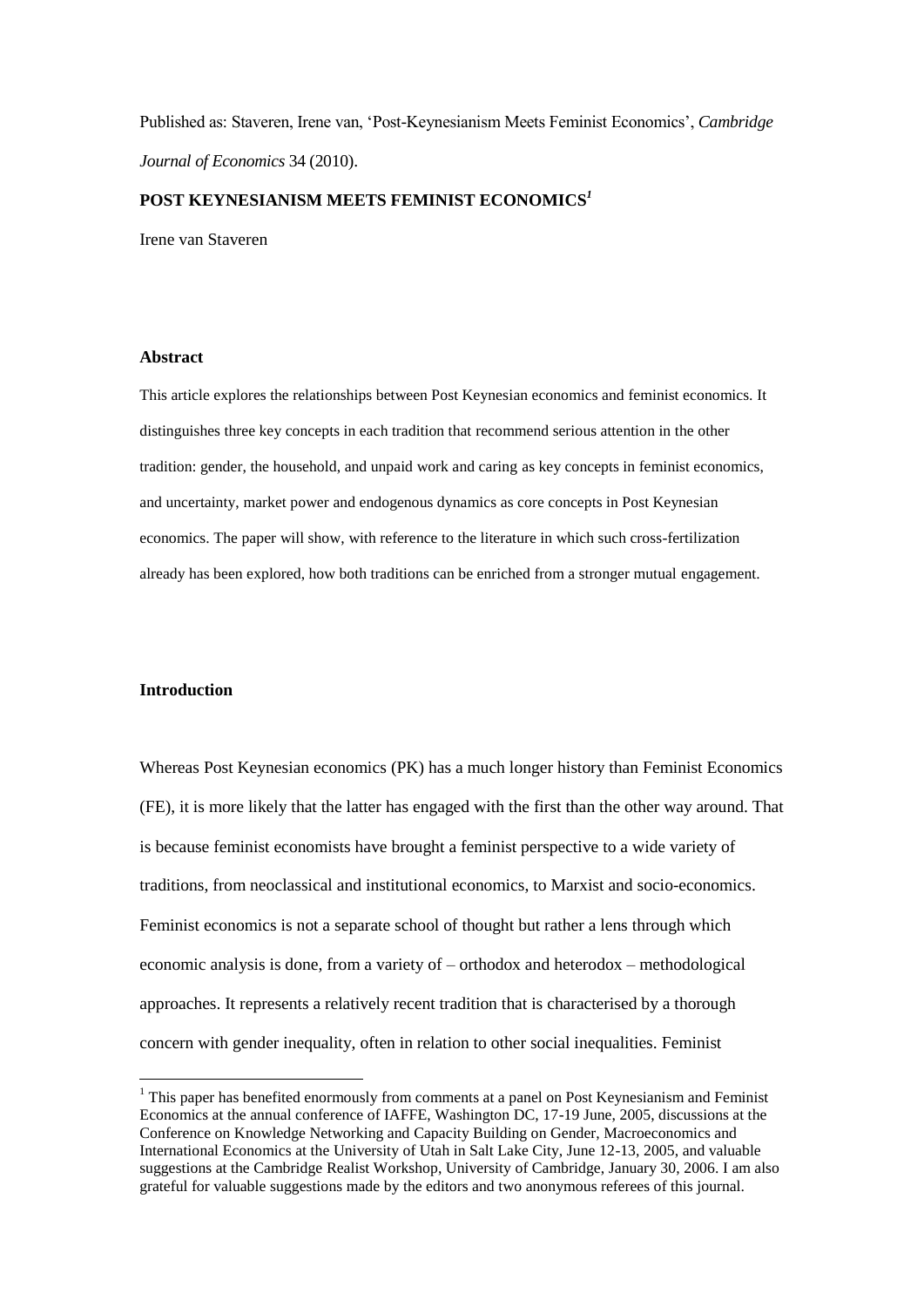economics, of course, did not start with the association that was set up in the early 1990s (IAFFE – International Association For Feminist Economics), or the journal established in 1995, but has much earlier roots, well traced by Amartya Sen (2005) to someone like Mary Wollstonecraft. What is today called feminist economics, or gender analysis of the economy, used to be referred to earlier as work on women's economic position. But today, feminist economics has expanded beyond a focus on women to virtually all fields of economics, including methodology, public finance, trade, and financial markets, to mention just a few.

In the feminist economic literature, there are several examples of engagement with the PK tradition. For example, the *Elgar Companion to Feminist Economics* (Peterson and Lewis, 1999) has an entry "Post Keynesian Economics", as well as entries on major PK themes such as banking and credit, income distribution, unemployment, and public sector economics (although not written exclusively from a PK perspective). The journal *Feminist Economics*, as well as some key edited volumes, include several contributions engaging with the PK tradition (see, for example, Levin, 1995; Seguino, 2000a; Danby, 2004a).

Compared to feminist economics, Post Keynesianism seems a more coherent tradition in its unanimous rejection of core neoclassical ideas such as market clearing, perfect information (or rational expectations), and exclusively exogenous-based change. Although many feminist economists are heterodox economists, some work within the neoclassical tradition and define themselves as neoclassical economists. This is not to say that the PK tradition is entirely homogeneous - there are, of course, various disagreements, in particular about degrees of uncertainty and the role of money. Some even distinguish three branches of PK, an American style, an Anglo-Italian one, and the Kaleckians (see, for example, Hamouda and Harcourt,  $1988$ <sup>1</sup>.

Across the various branches in PK, there is very little concern with feminism, and hence, very limited recognition that major PK concerns may matter differently for women and men. A scan of the articles published in the *Journal of Post Keynesian Economics* over its more than 25 years of existence, results in only two articles – both in labour economics – with attention to different economic outcomes for women as compared to men (Gregory and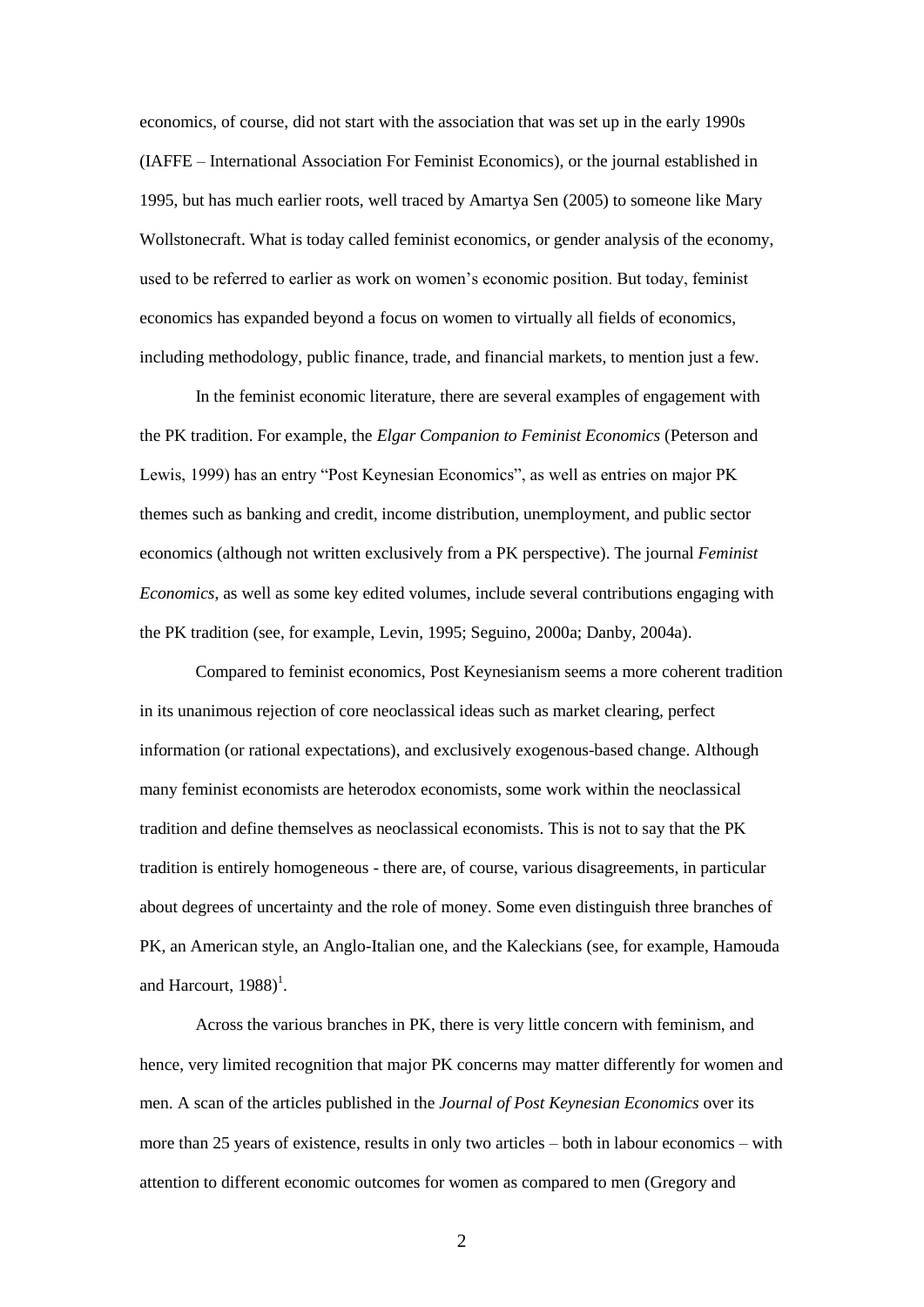Duncan, 1981 and Watts, 1995). The journal, however, deserves credit for its relative openness to female economists. This is reflected in the regular presence of female authors and the fact that a considerable number of articles is discussing the work of female economists, in particular Joan Robinson, and to a lesser extent Rosa Luxemburg<sup>2</sup>. In contrast, the *Elgar Companion to Post Keynesian Economics* (King, 2003) has no entries on gender, feminist economics, or women's economic position, but it does include female authors and, of course, an entry on Joan Robinson. Another basic PK source, *A New Guide to Post Keynesian Economics* (Holt and Pressman, 2001) has no chapter engaging with feminist economics, but does include a chapter on labour by John King (who edited the handbook referred to above), who indeed recognises a need for an engagement of PK with FE. In particular, he refers to feminist economics in a final section labelled "unfinished business", arguing for an integration of feminist ideas into Post Keynesian labour economics beyond the sketchy way in which feminist concerns have been taken up until now.

Some substantive feminist concerns are addressed in the Post Keynesian literature on labour, including the issue of discrimination, dual and segmented markets, the endogeneity of tastes, and the denial of worker (and consumer) sovereignty. Feminists would almost certainly claim, with some justice, that a great deal remains to be done.

(King, 2001: 76).

The *Cambridge Journal of Economics* has proven to provide a broad forum for heterodox economic analysis, with not only wide space for the Post Keynesian tradition, but also for Marxist and institutional economics, as well as feminist analyses, and the journal is clearly welcoming female authors. Many papers written by female authors are not on gender, whereas various papers on gender were (co-)authored by men. At the same time, most of the work on gender in the CJE has more a Marxist influence rather than PK roots. Indeed, very few papers connect feminist economic analysis with the PK literature. This limited interest from the PK tradition in feminist analysis may be illustrated with the following example. In a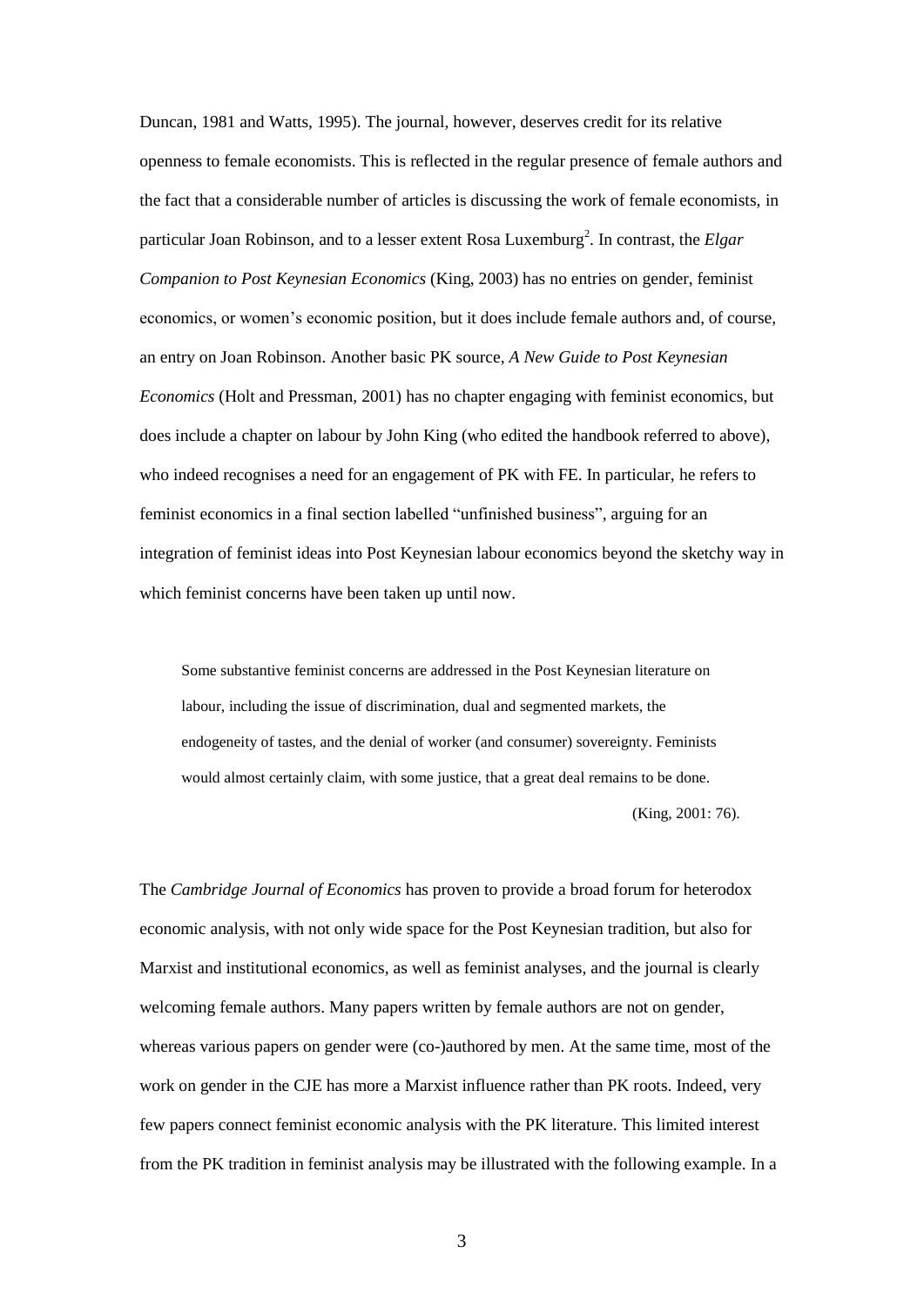recent interview with Ingrid Rima, who characterizes herself as identifying with the PK approach, feminist economists Paulette Olson and Zohreh Emami (2002) find that Rima is not very interested in feminist economics. She even advises women interested in gender issues, such as women's position in the labour market, which she does deem a very important topic, *not* to identify themselves as feminist economists: "… a talented woman economist would do better to be an expert in some other field in economics than in feminist economics", she says (Olson and Emami, 2002: 30). In relation to Rima's remark, it is striking to see that almost all publications, in various journals and collected volumes, that have connected PK and FE are about the labour market, drawing upon the important PK analysis of segmentation. The articles that have been published by the *Cambridge Journal of Economics* since 1977, that have connected PK (rather than Marxism or other heterodox traditions) with feminist analysis include Benería (1979) Humphries and Rubery (1984), Horrell and Rubery (1991), Goldstein (1992), Watts and Rich (1993), Seguino (2000b), and Floro and Miles (2003), and some contributions, or parts of contributions, to a special issue on the family, edited by Jane Humphries (1999), while Lawson's (2006) recent contribution on the nature of heterodox economics includes discussions of both PK and FE.

In his entry on PK in the *Companion to Feminist Economics*, William Waller (1999) tries to explain why PK has remained so silent on gender, arguing that it is because of the largely macro character of PK. While this macro orientation certainly has made it not very easy to engage with FE, which has been mainly micro oriented, it can hardly be an excuse, because also PK relies unmistakably on some micro economic concepts such as agency notions (for example expectations) and social relatedness of agents (fore example herd behaviour). PK theorizing in these areas might have benefited from feminist work on nonautonomous agency, identity, and interdependence. Besides, FE is not limited to the micro level, but has extended its analysis to macro issues such as growth and trade (see, for example, van Staveren et al. 2007). Waller and King agree, though, that it is on the PK side rather than the FE side where the analysis needs to be opened up more in favour of a mutual engagement and understanding between feminist and Post Keynesian insights. This is also the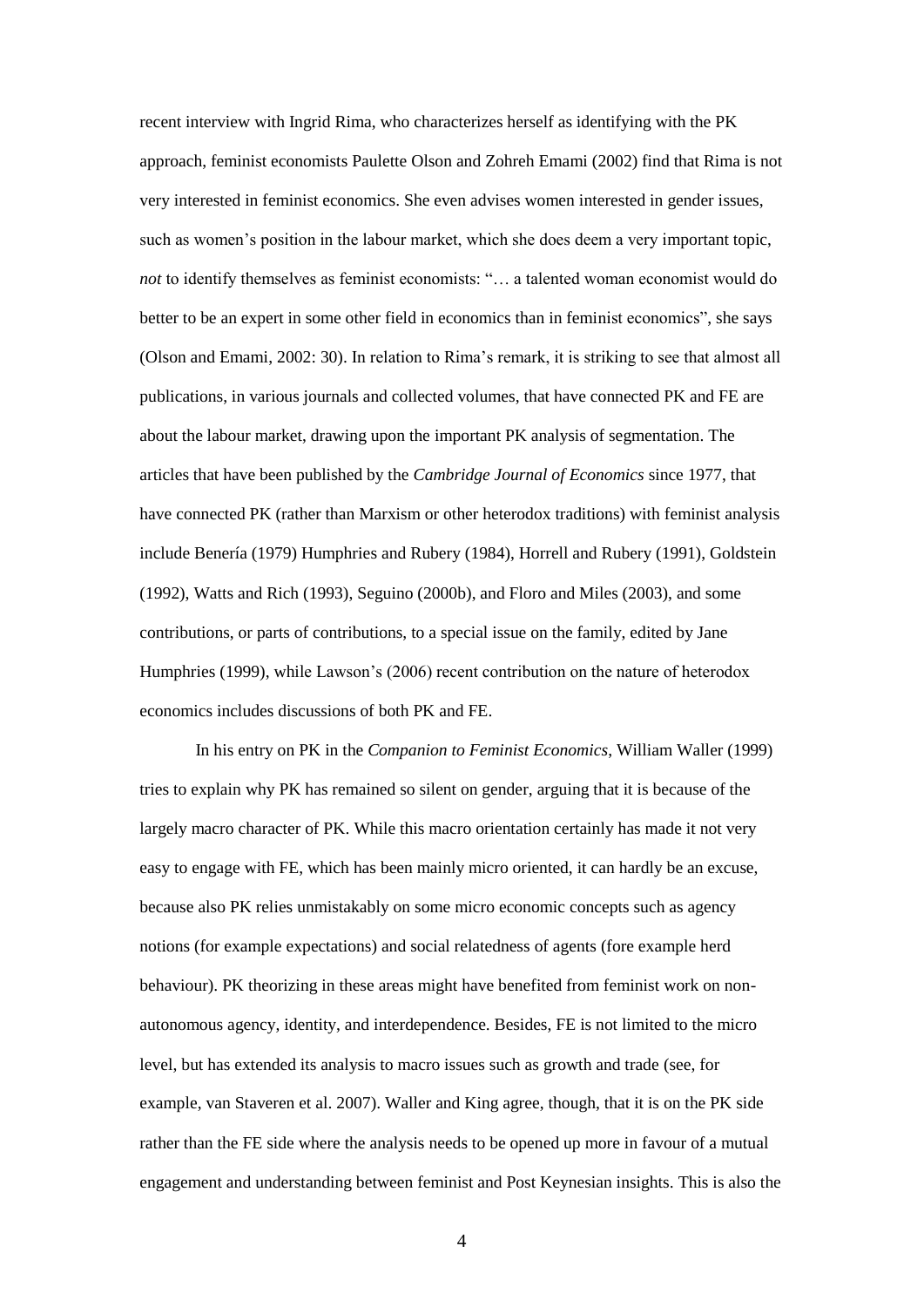position taken by Arestis and Paliginis (1995), who plea for removing the rather gender-blind attitude in most of PK. It seems that PK has over-emphasized traditional economic themes of growth and money, at cost of other economic themes, including gender but also, for example, the environment.

Recently, Marc Lavoie (2003) has suggested four commonalities between PK and FE that would form the basis for further engagement between the two traditions: procedural rationality, holism, realism, and a focus on production rather than exchange. But each of these issues is contested – in both traditions. Some PK economists think that procedural rationality does not go far enough in challenging mainstream rationality, while feminist economists have worked out various alternatives to the standard notion of 'rational economic man', with some going beyond the still rather individualist notion of procedural rationality. Holism is not generally accepted by feminists either, as some prefer to stick to methodological individualism, particularly those working in the mainstream, while others reject the dualism between the two, and rather prefer the idea of a situated agent, somewhere in between pure individual choice and social determination. On Lavoie's third proposed commonality, realism, it seems that not every PK economist is convinced about this, whereas feminist economists tend to be quite critical, arguing for more emphasis on epistemology instead. Taking the point on realism further, Tony Lawson (2006) has argued that PK and FE share a social ontological approach, which distinguishes them, as well as other heterodox traditions, from neoclassical economics. He states that both PK and FE are characterized by "an underlying ontology of openness, process and internal-relationality" (Lawson, 2006: 498). I agree with this characterization (if we, for the moment, ignore feminist neoclassical economics), pointing at, for example, the *openness* in PK macroeconomics and in FE household bargaining approaches, the emphasis on *process* in PK theorizing of money and in FE analyses of labour market discrimination, and *internal-relationality* in the PK recognition of herd behaviour and in FE analyses of social norms, power, and affection in caring relations. On the fourth commonality that Lavoi has identified between PK and FE, a focus on production rather than exchange, it is safe to conclude that indeed feminist economists are, like Post Keynesians,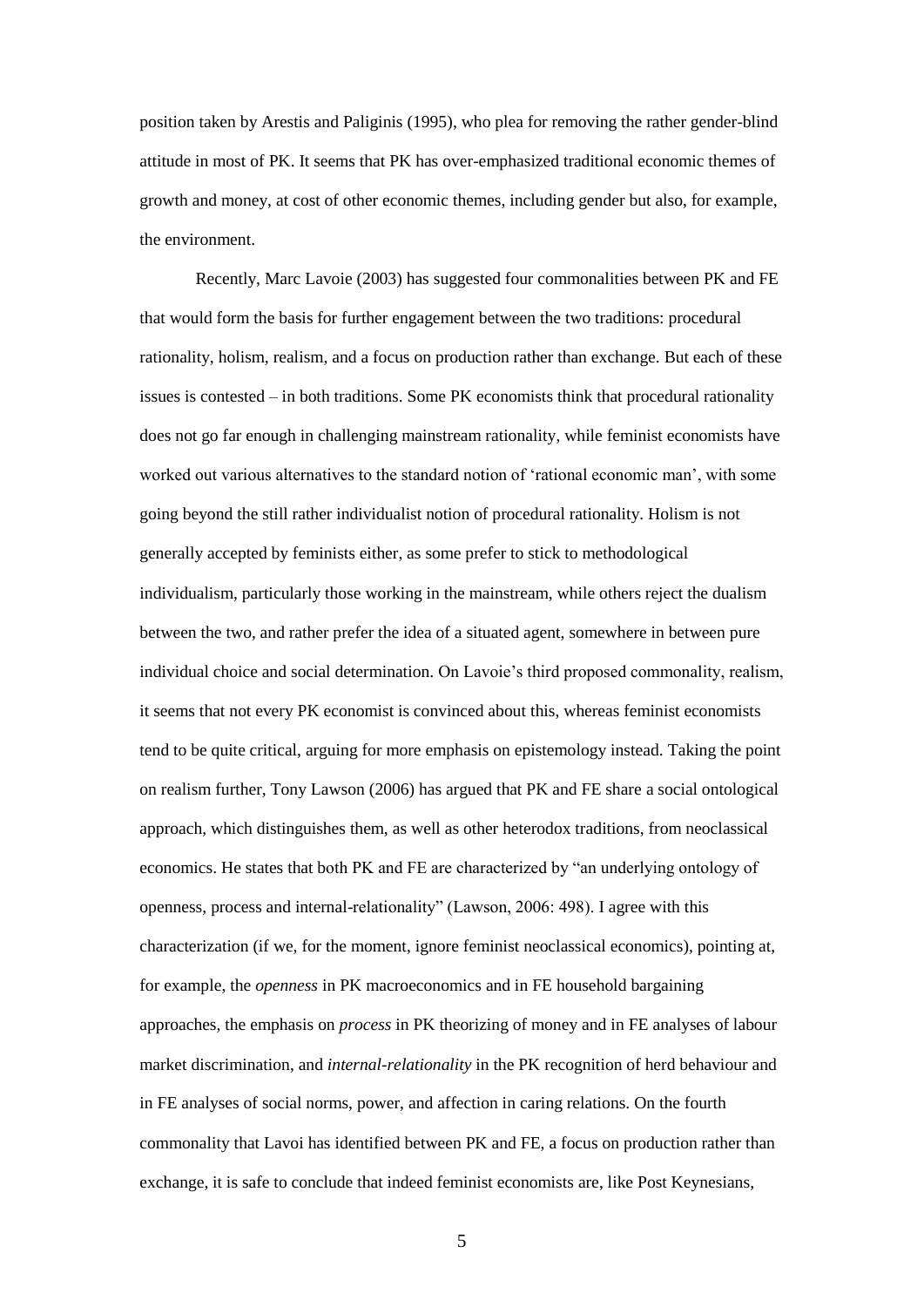more concerned with production – but FE goes further by including unpaid production in the analysis. So, rather than taking here Lavoie's view on commonalities between PK and FE as a starting point, I prefer to go back one step, recognising a shared dissatisfaction (though, in FE, not necessarily rejection) with the neoclassical paradigm, as Lawson has also emphasized.

First, there is a joint understanding of agents as socially embedded rather than as separate selves, and as acting in a two-way relationship with social structures that are often characterised by power, inequalities, and conflict (England, 1993; King, 2001: 76; Danby, 2004a: 60; Lawson, 2006). Second, and related to the first point, PK and FE share a common concern with distributional issues, which in PK focuses more on class, impacts of financial instability, and the increasing gap between rich and poor countries, while FE is more concerned with gender and poverty and the mediation of gender by class. These relative focuses in each of the two traditions are not mutually exclusive as both traditions have recognised the interaction of class and gender with other social differentiations, such a race an ethnicity (Williams, 1993; Brewer, 1996; Dymski, 1998; Darity, 2002). Third, FE and PK share the recognition of the importance of institutions. Whereas in PK, institutions – such as money, or the state – are considered to be a response to uncertainty, providing some stability to agents' decision making, and hence, to the economy as a whole, in FE, institutions – such as gender, or, again, the state – are considered to be asymmetric, resulting in different, and often unequal, economic effects for different groups (Elson, 1999; Danby, 2004a). Despite these differences, we can find in both traditions an understanding of institutions not merely as neutral responses to coordination problems, but as often contested instruments through which groups attempt to control their uncertain environment.

From this recognition of some common ground between FE and PK, the paper will explore to what extent the two traditions have already been connected in the literature, and how the engagement might be further developed. In the next section, *Gender Matters*, three major FE concepts will be discussed, arguing their usefulness for PK analysis: gender, the household, and unpaid work and caring. The following section, *Money Matters*, will also discuss three concepts, this time from the PK literature, recommending a more systematic use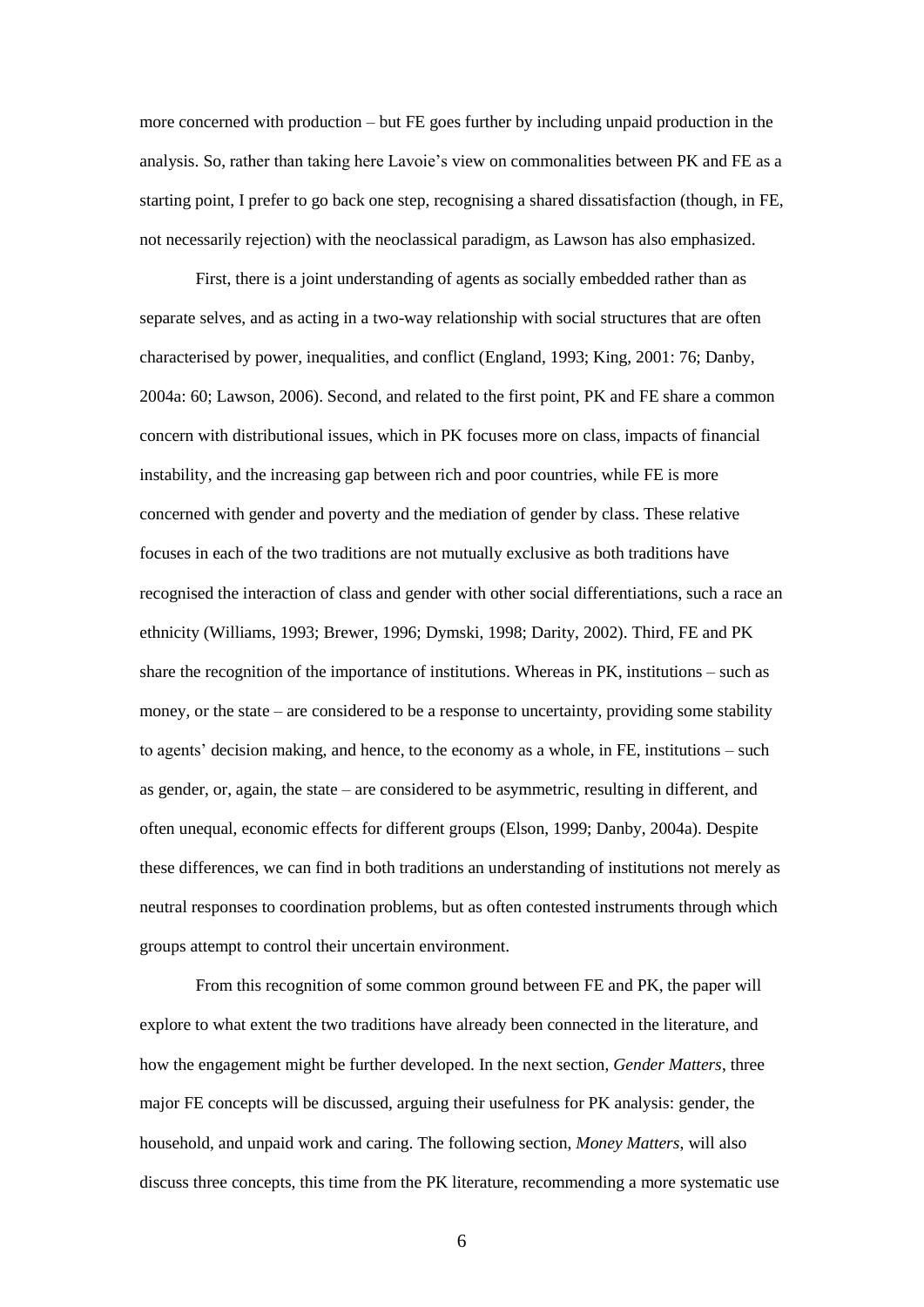of these for FE than has hitherto been done: uncertainty, market power, and endogenous dynamics. Obviously, this is just a selection of themes, different selections are possible, as well as an additional number of issues, so this is certainly not an exhaustive discussion of the many actual and possible linkages between FE and PK. The article will end with a conclusion arguing that there is a large potential of value added for both PK and FE analyses from a more systematic engagement with each other's insights.

# **Gender Matters**

A core concept in feminist economics is gender, which refers to the social construction of identity, assigning different roles, rights and opportunities to men and women. Two other key notions in feminist economics are the household, with its intra-and inter-household relationships, and the related but distinct categories of unpaid work and caring. This section will discuss these core concepts of FE separately, while recognising their inter-relatedness.

#### **Gender**

Whereas sex-disaggregation is important in the collection, description and analysis of data in economics, gender is the key analytical category for the understanding of differences in economic outcomes between women and men. This implies that economic analysis that merely disaggregates variables into male and female, for example in labour economics, does not necessarily help to explain why and how different outcomes arise and continue over time. Moreover, the concept of gender has wider analytical implications than helping to explain male/female differences in measured economic outcomes. Gender, together with other structures of constraint such as class, race, age and sexuality (Folbre, 1994), is also a way in which agency, power, and social relations are articulated in the economy. Feminist economists have challenged the image of 'rational economic man' (REM) as a social construct of agency excluding non-utilitarian motives, non-market relations, and non-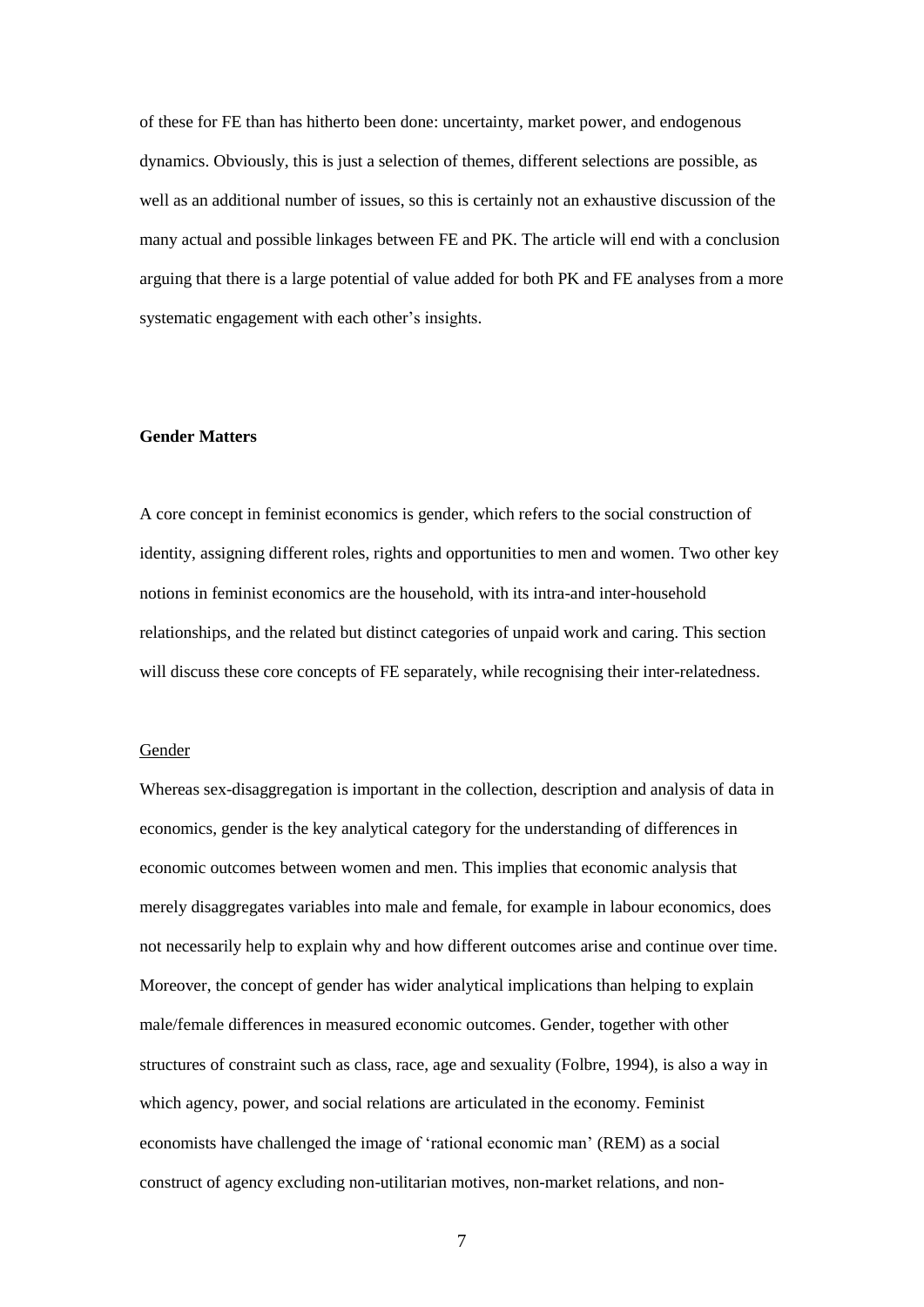monetary transactions. Instead, FE has conceptualized agency as gendered, as both rational and emotional – or intuitive – and as inter-related with others' agency, rather than autonomous or, the other extreme, as over-determined by the social level. The construct of REM thereby largely ignores the agency of women in a gender-stratified economy (this point is elaborated in *Beyond Economic Man: Feminist Theory and Economics*, by Ferber and Nelson (1993), and *Feminist Economics: Interrogating the Masculinity of Rational Economic Man*, by Hewitson (1999)).

Going beyond sex-disaggregation of variables, gender analysis in economics has shown that the implicit gender differentiations in mainstream economics are not value neutral, merely pointing at *differences* between men and women. Rather, implicit gender meanings often involve *value judgments* in which masculinity tends to be valued higher and femininity lower. This hierarchical and moral character of gender differentiation is often referred to as gender dualism: a hierarchical opposition between the symbolically constructed mutually exclusive categories of masculinity and femininity. In feminist economics, gender dualisms, such as self-interest/altruism, rational/emotional, and efficiency/equity, have been seriously challenged (England, 1993; Jennings, 1993; Nelson, 1996). Rather than accepting the dichotomies and the symbolic association of one side with masculinity and the other side with femininity, feminist economists have rejected the whole structure of gender dualisms with their hierarchical and dichotomous distinctions. By challenging the dichotomy between femininity and masculinity, the concept of gender has become a powerful analytical tool for the understanding of the origin, continuation and subversion of a wide variety of inequalities and expressions of power in the economy. These include invisible barriers in markets (for example, labour market segmentation into 'masculine' and 'feminine' jobs), socialisation and identity affecting agency (through upbringing of girls and boys in households and their education in schools), institutions (such as laws on property rights or the convention of males as breadwinners and subsequent gendered fiscal systems), and access to and control over resources (such as women's and men's different command over income, and their differentiated time-use over leisure, unpaid work, and paid work).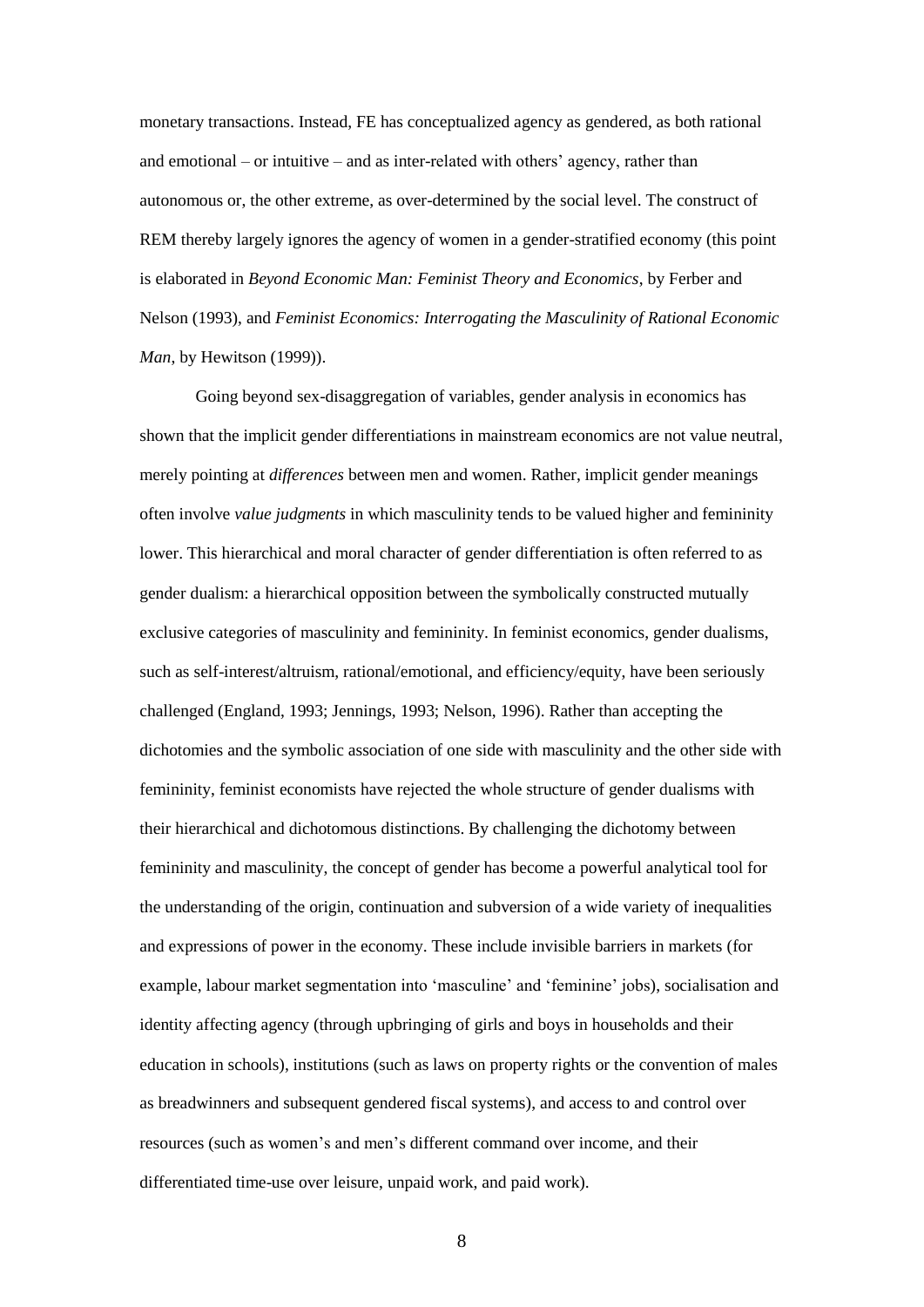Within the PK tradition dualisms have been challenged too, in particular by Dow (1985; 1990) and Chick (1995). In their work, like in feminist economics, dualisms have also been recognised as hierarchical and as constructing a dichotomy. Here, the dichotomy is, however, between the mainstream and Post Keynesianism. Dualisms that have been recognized by Post Keynesians are, for example, closed systems/open systems, exogenous dynamics/endogenous dynamics, and perfect competition/imperfect competition. Dow has rejected these dualisms and has proposed an alternative, referred to as the Babylonian approach (Dow, 1985: 14-17), or, more generally, PK has argued for an open systems approach (Chick, 1995). What is missing in the PK critique of dualisms is the gender dimension. This neglect has two consequences. First, it does not help to recognise how dualisms in economics are responsible for the different, often unequal, positions men and women have in the economy. Second, an analysis of dualisms in economics without recognising the gender dimensions of these ignores the symbolic strength of these dualisms, which influences the minds not only of economic agents but also of economists, and hence, economic analysis. It is particularly the symbolic strength of the implicit labelling of masculine and feminine which sustains the dualisms, not only in the mainstream but also in heterodox traditions, including PK. So, although in PK some dualisms have been recognized and critiqued, other dualisms have remained unnoticed. In particular, the strong connections between the economy, the market and money in PK, appear to exclude attention to nonmarket and non-monetary production and to reinforce a strict dividing line between markets and society (Danby, 2004a). Moreover, it has contributed to an exclusive concern with money in explaining business cycles, ignoring social and cultural factors (Jennings, 1994).

It seems therefore that PK might benefit from including a gender perspective in its methodology. Not only for the sake of analysing the different positions of men and women in the economy. But also, and perhaps more importantly, an understanding of gender dualisms would help PK to analyse economic dynamics in relation to the whole economy, paid and unpaid, including its socially constructed norms as expressed in institutions, whereby money is one such institution.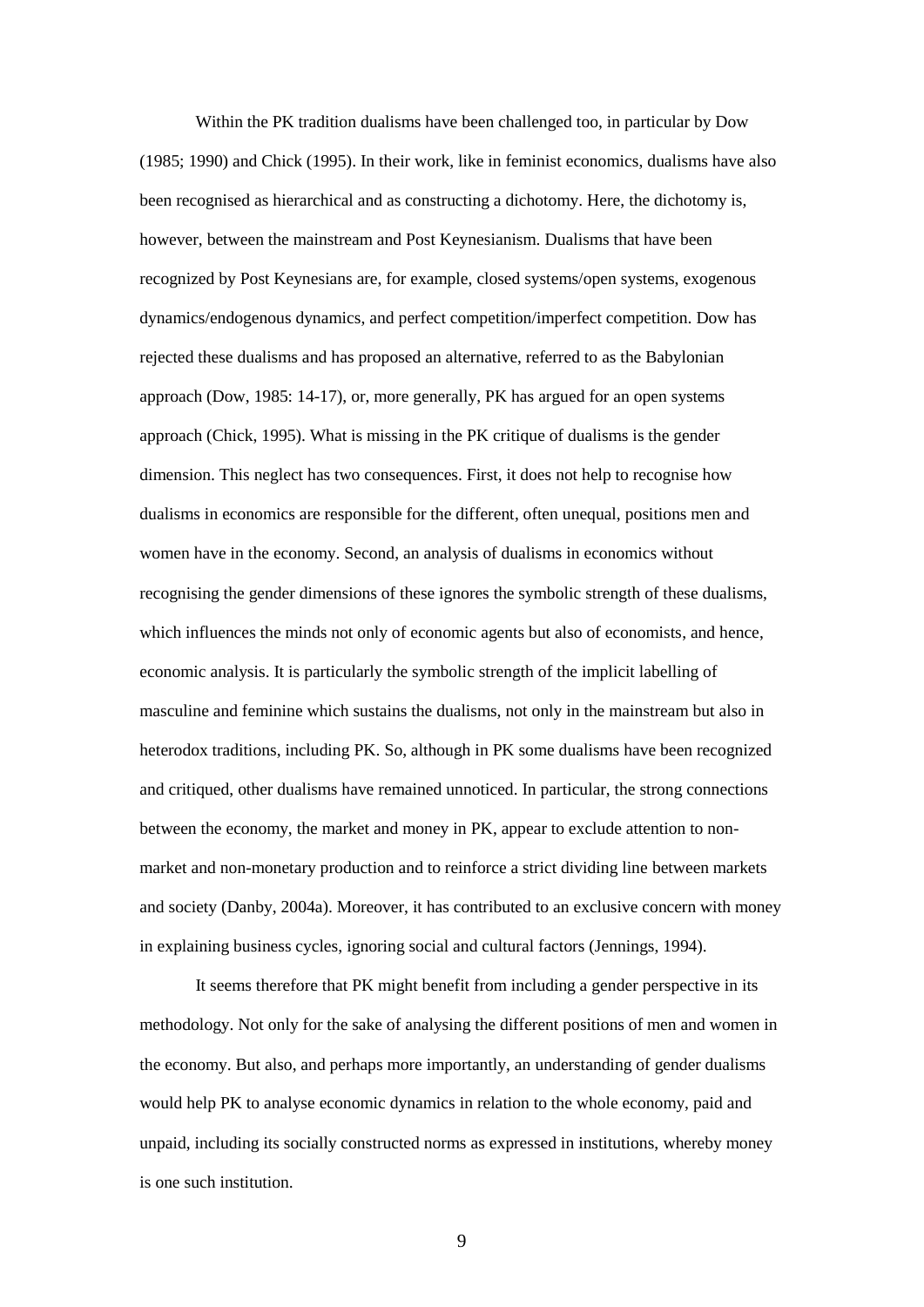#### The household

In mainstream economics, the household is taken to be identical with a representative agent, supposedly representing the interests of all household members through a household utility function. The individuals and their relationships within and between households are thus ignored, which is a serious bias, feminists economists have argued (England, 1993; Bergman, 1995; Nelson, 1996; Himmelweit, 1998; Kuiper, 2001), for the following reasons:

- the representative agent the breadwinner or household head does not necessarily equally represent all household members interests, even though he is assumed to be altruistic towards household members and selfish in the market
- the breadwinner does not necessarily perform, or know of, or acknowledge, all the economic roles that a household performs (paid work, unpaid work, caring, homebased entrepreneurship, socialisation of new generations, making ends meet on a dayto-day basis, consumer choices, decisions on savings and investments)
- the breadwinner's agency may differ according to his/her social identity, including gender (preferences, social relations, constraints, relationship to the state), affecting choices made for the household and the individual members in it.

As an alternative to the unitary household model, feminist economists have analysed intrahousehold relationships through the household-bargaining approach adapted from game theory. In this approach, the threat point is a refusal to co-operate (divorce); women's bargaining power resides in their contributions as well as the perception of these by their partner; and women's fallback position is determined by their income, wealth, laws, welfare policies, social networks, and cultural norms about divorced women (Sen, 1990; Seiz, 1995; 1999; Agarwal, 1997; Katz, 1997; Kabeer, 2001). The bargaining approach, however, is not perfect either, as it cannot easily deal with the wide variety of contradicting gender norms that influence households, the fact that in many households men tend to control the income and wealth of both, and the fact that women's role as care givers makes their behaviour not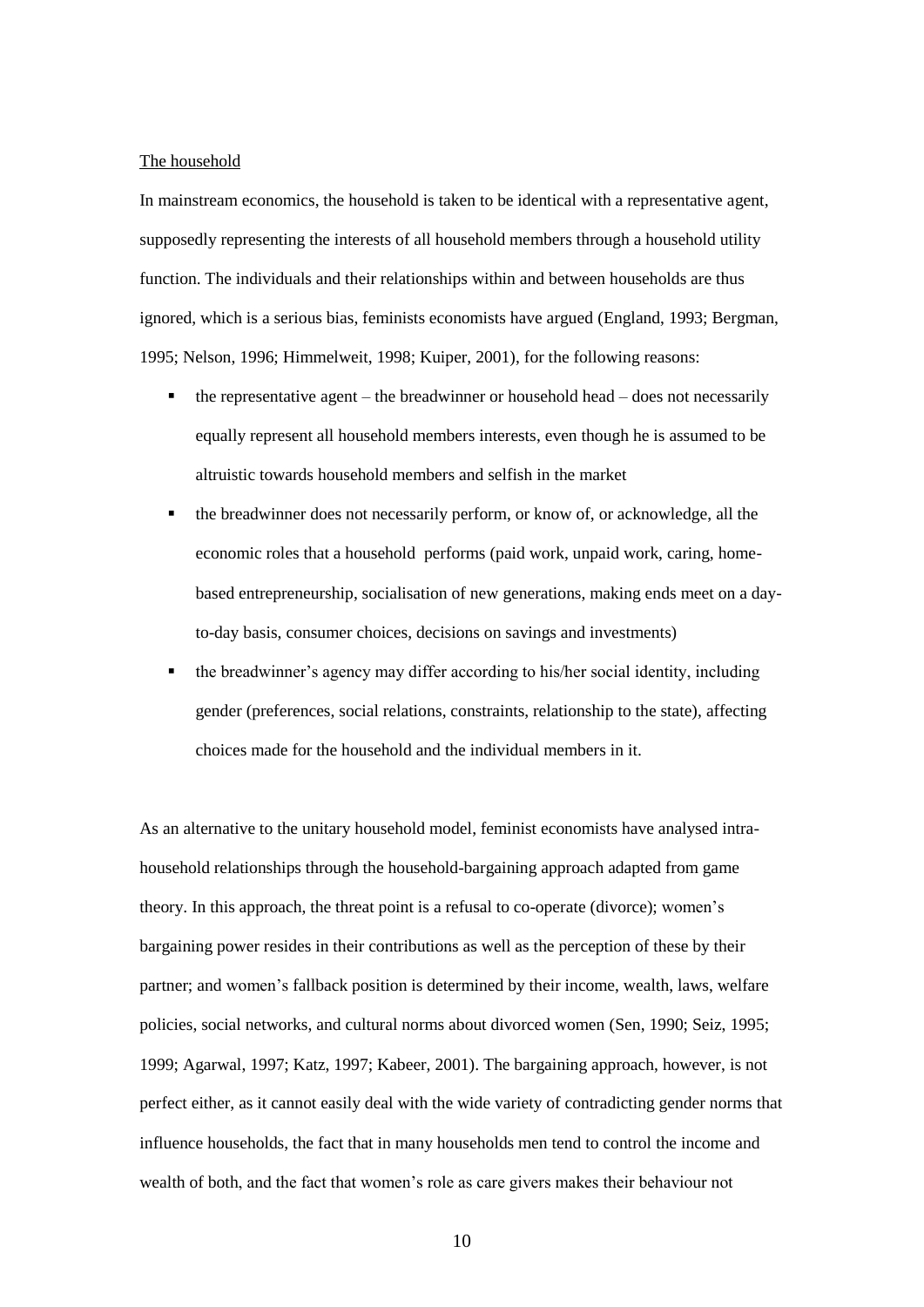perfectly reflecting the assumption of self-interested motivation of both parties in the bargaining process (on this last point, see, for example, Himmelweit, 2007). Other feminist analyses of households take an institutional approach, following Thorstein Veblen's recognition of households as patriarchal institutions. This has led feminist economists to understand households as sites of both co-operation and conflict and as operating in a largely asymmetric institutional environment in which men have more opportunities and less constrains outside and inside households (Folbre, 1994; Goetz, 1997; Odebode and van Staveren, 2007). Finally, from a social economic and economic-anthropological perspective, feminist economists have acknowledged that households are not clearly defined units that can easily be conflated with families or marriage relations. Instead, there is an increasing recognition that households have blurred boundaries with other institutions, such as markets and firms, and that their operation is mediated by class, culture and ethnicity (Andersen and Hill Collins, 1997; Harriss-White, 2000; Wheelock, 1998; Charusheela and Danby, 2006). In particular, households are increasingly understood as not only the site for consumption and labour supply but also as an institution of production and investment, through unpaid work, reproduction of the labour force, as well as, in the case of household-based firms, production for the market.

In PK, two attempts have been undertaken to include attention to the household. The first is by Fuller (1996) who has criticised the firm-household analogy of neoclassical economics and has challenged the PK idea that the household would be merely the site of consumption. Although he recognises that households are also sites of production, he does not develop that and only pleas for an understanding of consumption in PK that would go beyond the household. It is indeed important that the PK analysis of consumption recognizes the intra-household level of consumer decisions and patterns, to complement its social reproduction analysis of consumption. But it is a missed opportunity that Fuller has overlooked the complex relationships between and within households in terms of consumption, production and investment. The other PK contribution on the household goes further beyond the consumption role of the household and explicitly includes production and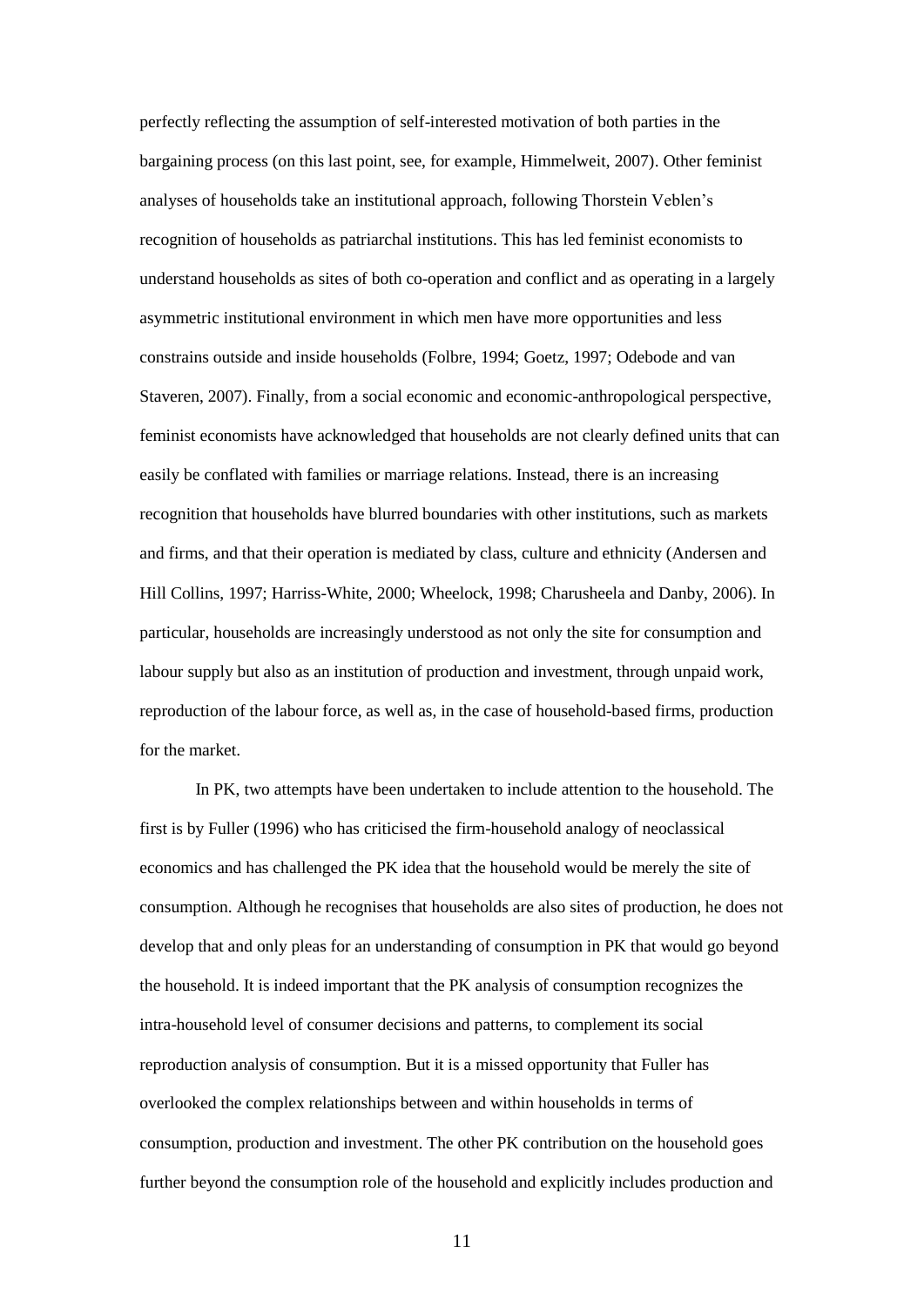reproduction (Hanmer and Akram-Lodhi, 1998). At the inter-household level, Hanmer and Akram-Lodhi propose to analyse the constraints for the productive functions of households, in terms of technology, missing markets, the labour market, and the state. At the intra-household level, they refer to the household bargaining approach as developed in feminist economics. But it remains unclear how such perception of households could be incorporated and affect PK analysis, and make PK analysis less gender-blind.

Taking these views of the household in the PK literature further, we need to open up the concept of the household, as has been done in feminist economics, and not regard it as a given, bounded category (Danby, 2004a, footnote 12). This opening up can be done by acknowledging the multiple relations with other households, with the labour market and other markets, and with the state – relations that are all embedded in a gendered institutional context. This may be done by recognising the variety of economic roles that individuals perform within households and in relation to other economic institutions, thereby often blurring the boundaries between the household and these other institutions. In other words, we would better regard households as consisting of individuals with specific economic roles, such as producer, labourer, investor, or care giver. Individuals will often combine several roles, so that a household entails a division of roles that is often gendered – partly different for men and women and partly overlapping. Now, each role has different economic impacts within and outside the household, and may therefore give rise to conflicts. Feminist economists have pointed out, for example, that women's relatively low labour force participation – women's role as paid workers, hence as labourers – is not so much due to a naturally different concern with wage rates and leisure time than men have (different labour supply preferences), but due to the fact that they have been culturally assigned the role of unpaid worker in the household. In this case, women's unpaid work functions as a social constraint to their labour force participation.

In addition to conflicting roles for an individual agent in a household, there may be conflicts between the roles of different members of a household. For example, a desire to spend more by the one household member may be constrained, vetoed, or undermined by a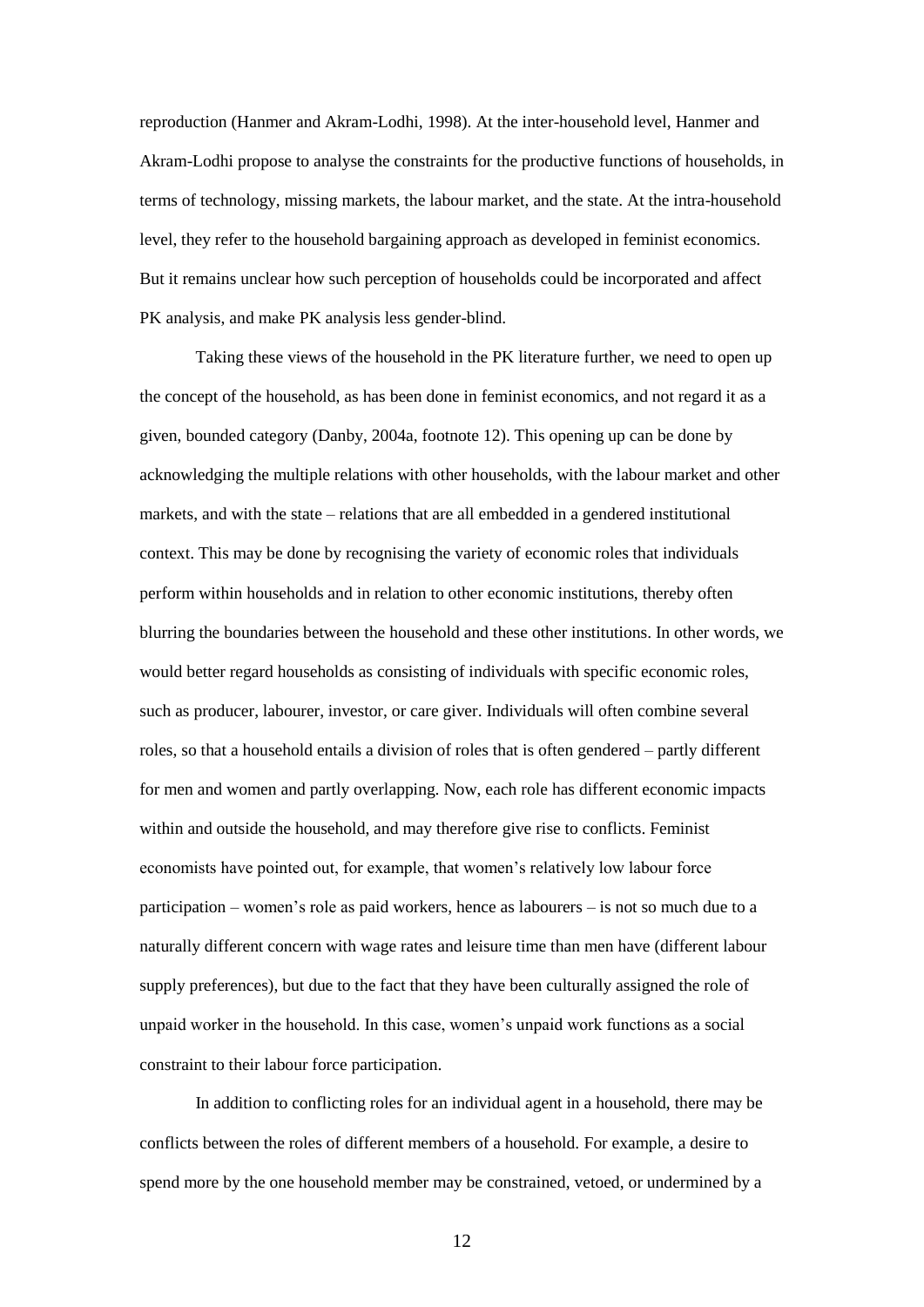desire to save or invest more by another household member. Furthermore, the expectations within a household may diverge, based on differences in roles, information, and experiences between members of a household, recognising that each member is also influenced by the extension of their roles outside the household, which may, in the case of different roles, sustain heterogeneous expectations within the same household. Again there is a gender dimension to this, as Ann Jennings (1994) has argued, because it is very likely that expectations will differ according to gender. In her plea for a feminist PK theory of money in capitalist production systems, Jennings therefore sees part of the heterogeneity of household behaviour as stemming from gendered patterns of expectations. When we recognise the role of power between household members, this heterogeneity may explain why some household members are able to take high risks, in the presence of others who balance this position by risk-averse strategies such as saving, insurance, unpaid production, or particular consumption patterns. Hence, the heterogeneity of expectations is closely related to gender roles and may imply or sustain – explicit or implicit – inequalities between household members, in terms of the distribution of costs and benefits of work and investment strategies.

Although in PK the household does not receive much attention and tends to be limited to a site of consumption, Post Keynesians do recognise that supply and demand influence each other through social processes. It is here that the household, as a complex institution mediating the economic roles of individuals and between each other in the household, may be identified as a specific social process through which supply and demand are related. Households may bring together, for example, the roles of capital income earner and wage earner, either in one person (through a labourer's pension capital in stocks and bonds), or through different members of the same household (a small scale entrepreneur using wage income of another household member for investment or for survival in the absence of profit). This also draws attention to the possibility of class differences *within* households expressed through differences in labour contracts (ranging from absent or flexible to fixed with full social benefits) and wealth accumulation (through individual pension plans or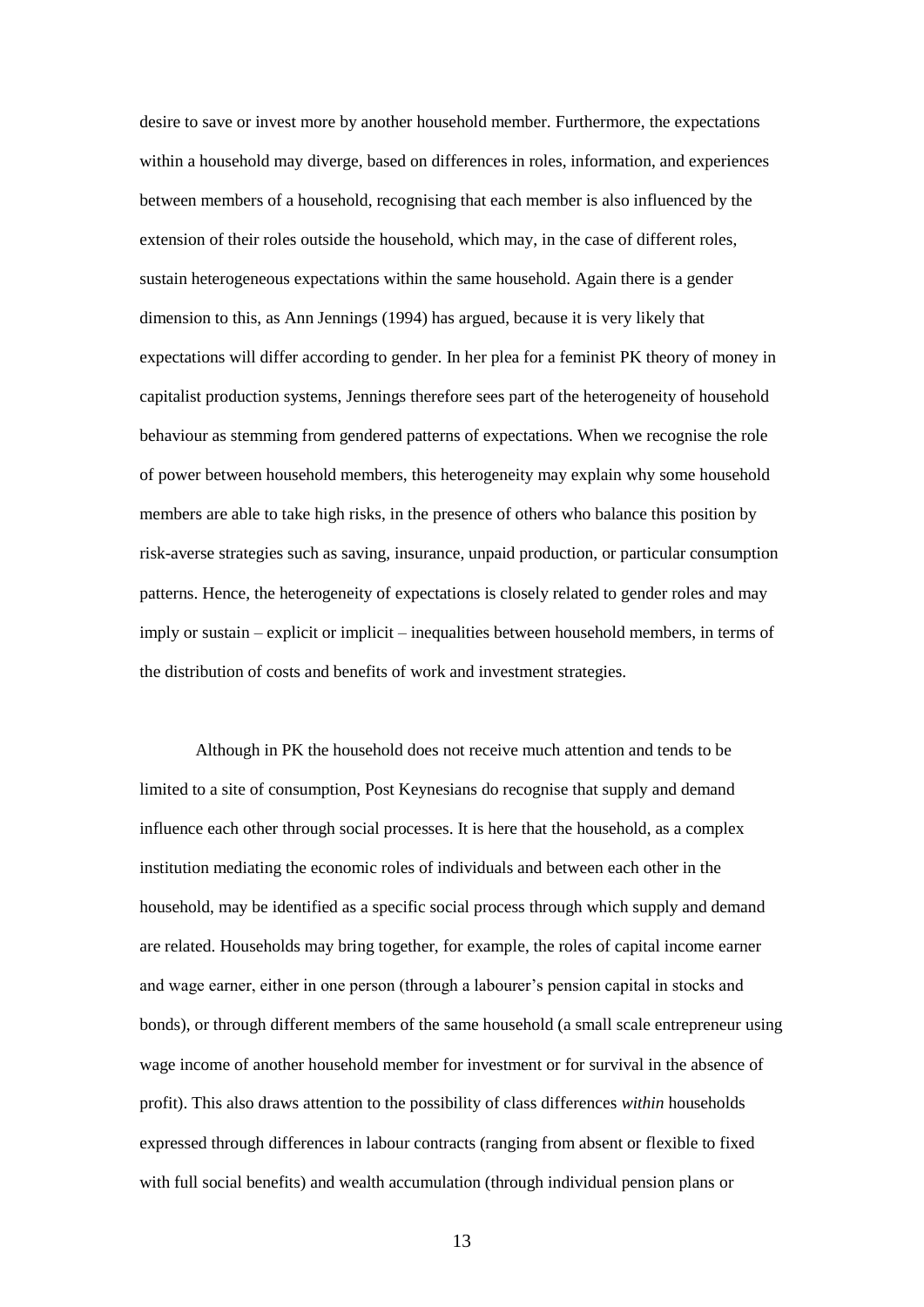assignment of property rights of land and house). The combination of roles in households clearly calls for an embedded view of the entrepreneur in PK, as Danby (2004b) has suggested, instead of the common dualistic positioning of households (with labour supply, saving, and consumption) versus firms (with labour demand, investment, and production). Lee Levin (1995) has noted that the embeddedness of the entrepreneur in households may influence aggregate investment decisions.

Another connection between the household and PK runs through a distributional mechanism. At the macro level, Post Keynesians have argued that wage earners have a higher propensity to consume than capitalists, with the policy implication that a redistribution from capital to labour would increase aggregate demand (Dutt, 1991). At the level of the household a similar situation may exist, given the fact that income is not necessarily shared equally in the household. In fact households tend to entail income inequalities, arising from a combination of labour market segmentation, gender wage differences, fiscal regulations, and cultural norms about the control over income on the household (i.e. pooling income or separate budgets). Empirical studies in economic anthropology and household economics have demonstrated that for a wide variety of regions in the world, a higher share of women's income is spent on – necessary – household consumer goods compared to men's income which is spent relatively more on personal – luxury – goods, which in turn tend to have a higher import share and are possibly also more capital-intensive than the bulk of household consumer goods (Dwyer, and Bruce, 1988; Blumberg, 1991; Pahl, 1990). This suggests that there is not only a difference in propensity to consume between capital and wage earners, but also between men and women within different categories of consumer expenditures, due to their gender roles in the household. Interestingly, a PK study by David Bunting (1998), disaggregating US consumption expenditures between households and according to gender, reveals that this may not only be the case for developing countries but also in the developed world. Bunting's data show not only that the highest propensity to consume is found for the lowest income households, but also that these households have the highest share of women (62%), whereas the lowest propensity to consume is found in the richest households, which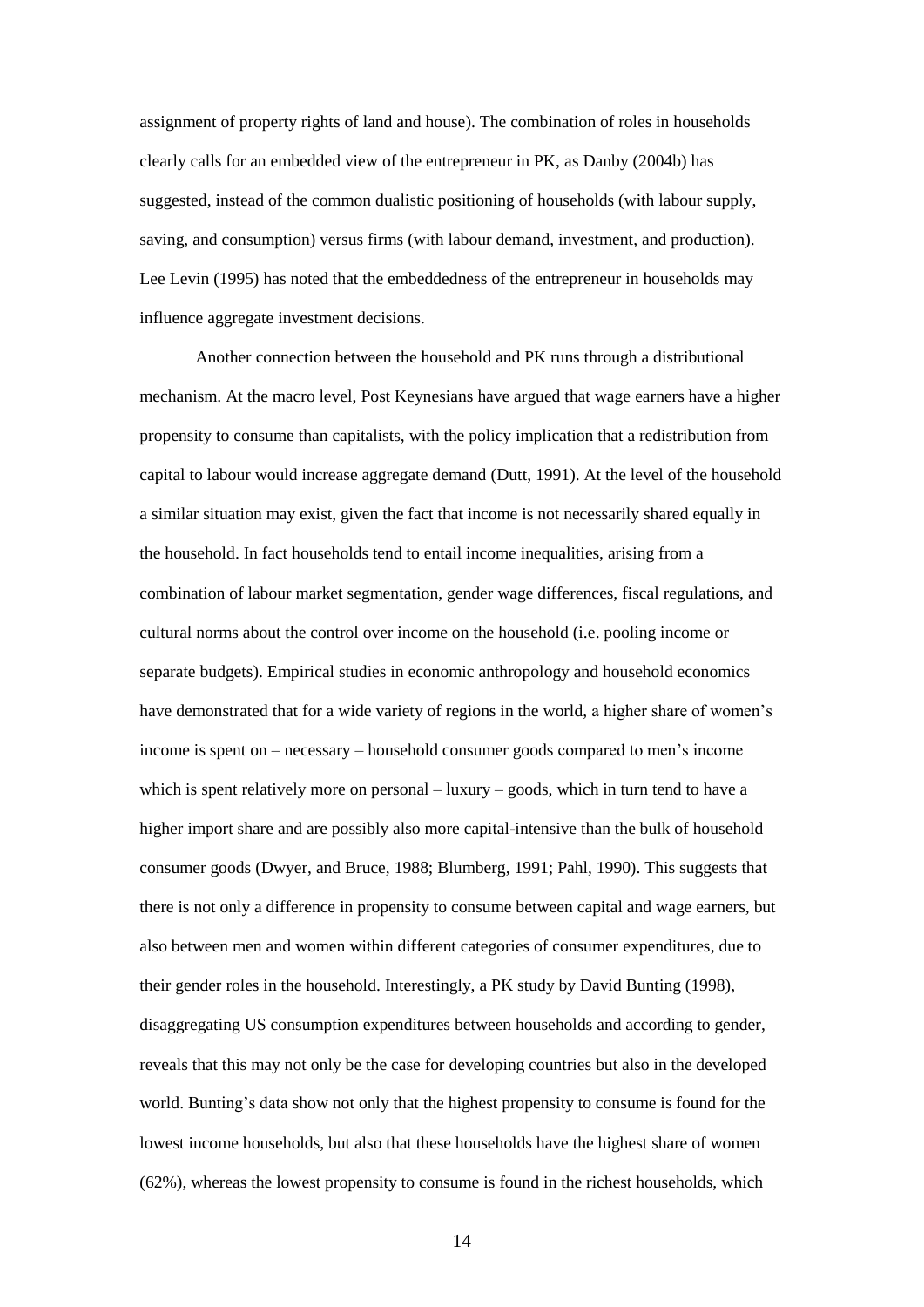have only 16% women. So, combining the class and gender distributional effects on the propensity to consume, it is likely that a redistribution of income from men to women is likely to increase aggregate demand through increased consumer expenditures.

As the mirror-image of the propensity to consume, the propensity to save also differs between men and women, as Maria Floro and Stephanie Seguino (2002) have argued. Several factors are of influence. First, women tend to save and borrow smaller amounts than men, and more frequently, in order to smoothen household consumption (Baden, 1996). Moreover, gender discrimination by financial institutions make it more difficult for women to borrow and to save large amounts, so that they are more likely to hold informal savings, sometimes through networks to prevent the appropriation of their savings or loans by male household members (Floro and Seguino, 2002). Second, women tend to be more risk-averse than men, as was already referred to above, stemming from their role as day-to-day providers for the household (Bernasek and Shwiff, 2001). This may stimulate higher savings by women compared to men, even more so because in most countries women are likely to outlive men, as Floro and Seguino (2002) rightly remark, while in developing countries women's propensity to consume may be greater than that of men, due to their primary responsibility for feeding and clothing their families (Kiringai, 2004). Such contextuality reflects the recognition in Post Keyensian economics that context matters for economic relationships, including parameters such as the propensity to save and consume. Third, even in cases where differences in levels of risk-aversion are controlled for, women's investment strategies have been found to be different from men's. In particular, in a study comparing women's and men's portfolio decisions, Barber and Odean (2001) found that in the US, women trade less than men, having lower expectations about 'beating the market' than men, thereby creating more profitable portfolio's. From a set of model specifications of gender and savings, Floro and Seguino (2002) conclude that higher female wages and an expansion of women's employment are likely to raise the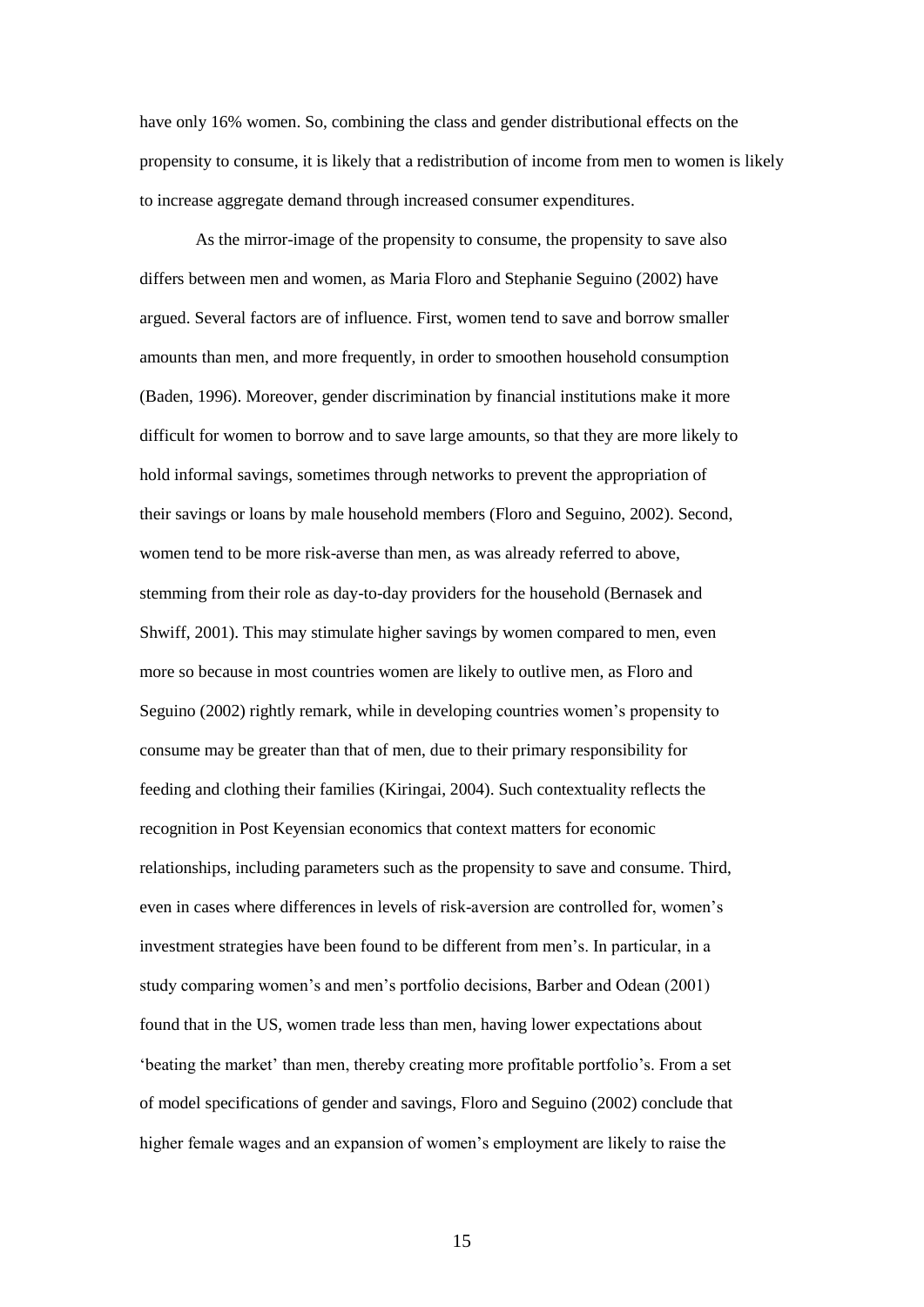aggregate saving rate, depending on the economic structure, in particular for semiindustrialized countries.

### Unpaid work & caring

A considerable part of the economy remains invisible because its activities are unpaid, often carried out within households, primarily by women. Feminist economists have argued, already since Charlotte Gilman (1899; 1903) and Margaret Reid (1934; 1943), that unpaid work is not leisure or otherwise unproductive, but part of production (Folbre, 1994; Elson, 1995). In the Marxist feminist literature, the terms reproduction and social reproduction have been used for a long time to refer to women's unpaid work (see, for example, Benería, 1979), until authors like Maria Mies (1986) proposed to recognize all work as productive, referring to women's unpaid work as productive labour that is not intended to create a surplus.

In the PK tradition, the label of social reproduction has a very different meaning from what it used to have in feminist analysis: it is exclusively concerned with material wellbeing generated through markets (and public goods), hence through paid work. Here, social reproduction refers to the process how societies organize themselves to provide for their material well-being, emphasizing the viability and continuity of society. The issue of income distribution, a particular concern for PK contributors such as Pasinetti, Galbraith, and Rima, for example, makes a crucial part of the PK view of social reproduction: no viable society with unacceptable income inequalities or other deep inequalities such as in land ownership. But the issue of gender inequality in the division of labour, underlying this social reproduction, is generally ignored in the PK literature.

In feminist economics, the term social reproduction has always referred to women's unpaid work in a patriarchal system. The term, however, has gradually been replaced by less abstract notions of unpaid work and caring, in order to express more clearly that this work is not about market production, paid work, profit motives, or other financial motivations. Unpaid work is generally taken to consist of domestic work, voluntary work, subsistence farming, and community work, which together make up about 70% of world output, largely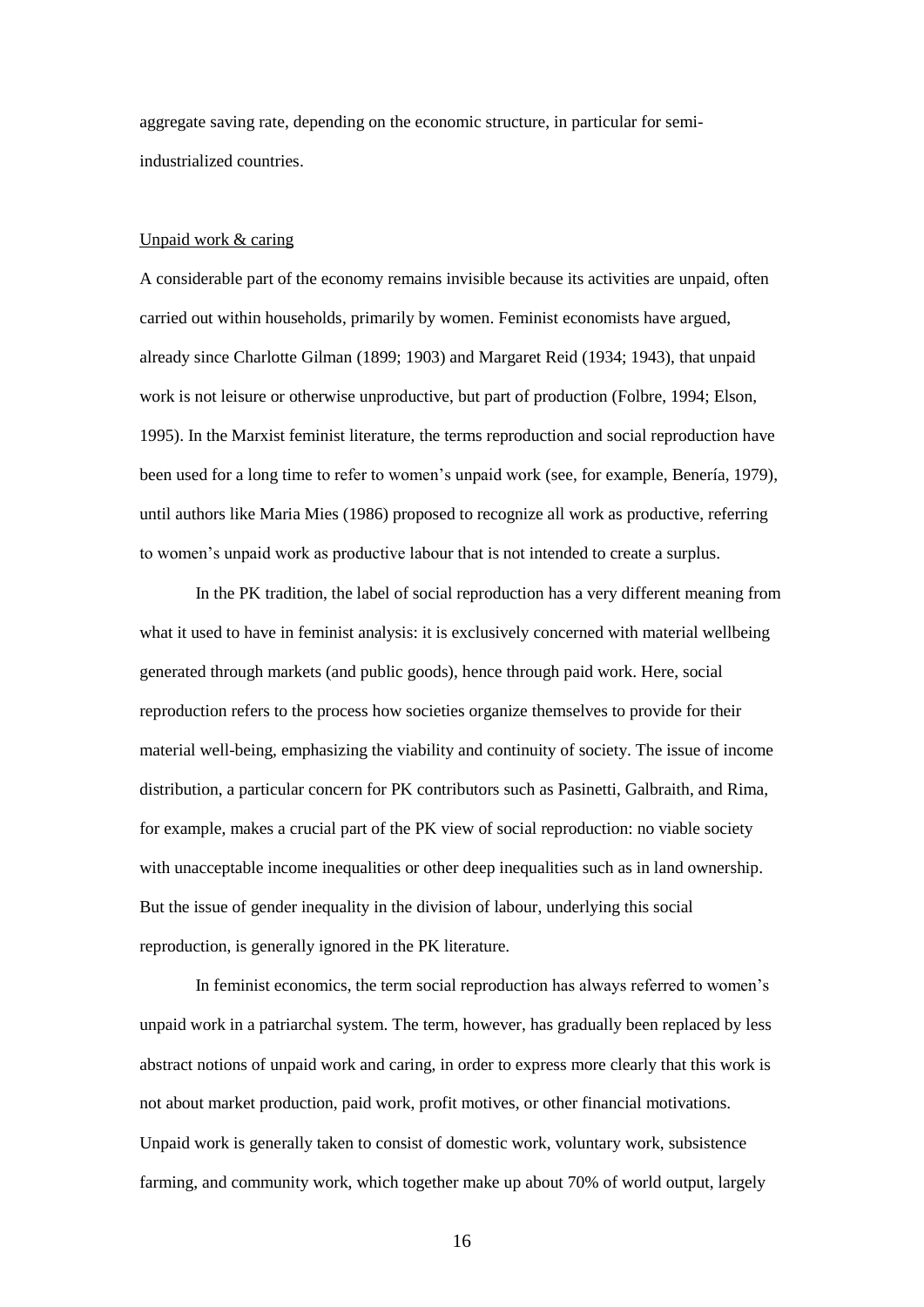carried out by women (UNDP, 1995: 97). A different category is caring, which is often confused with unpaid labour but is distinct, although overlapping. Whereas unpaid labour potentially includes a wide variety of work, caring does not necessarily involve work, and also is not necessarily done outside the labour market. Caring can be described as an activity, contributing to the wellbeing of others, which implies a human relationship between care giver and care receiver that cannot be substituted by a market activity or public service because the relationship makes a central part of the caring activity (Himmelweit, 1999 and  $2007$ <sup>3</sup>. Hence, the distinguishing characteristic of caring is its relatedness, also at an ontological level, which implies an other-directed motivation, seeking the wellbeing of another person and the value of a relationship itself, rather than a self-interested motivation or the pursuit of power, as the commonly recognised motivations in neoclassical and Post Keynesian economics.

So, feminist economists have recognised unpaid work and caring as important parts of the economy, as they partly constitute production, consumption, saving, investment, labour supply, productivity, risk-attitudes and strategies to reduce uncertainty. This, in turn, has led to a significant modification of the definition of economics, away from an exclusive concern with exchange and money transactions and towards a focus on provisioning, which transcends the dichotomy between the monetized and the non-monetized economy (Nelson, 1996; Power, 2004). In order to enable the analysis of the economy as an integrated process of provisioning, Marilyn Power (2004: 4-5) provides five methodological characteristics: unpaid work and caring labour are vital parts of any economic system; human wellbeing should be a central measure of economic success; human agency is important; ethical judgements are valid, inescapable and a desirable part of economic analysis; and women, like men, are a heterogeneous category of agents. Interestingly, Post Keynesians also reject the exchange based definition of economics and focus instead on the use of unemployed resources in production, with an implicit concern with some of the dimensions of provisioning as outlined by Nelson and Power. For example, in PK pricing theory, prices are taken to be not fully flexible and emerging from automatic adaptations of excess supply or demand, but rather as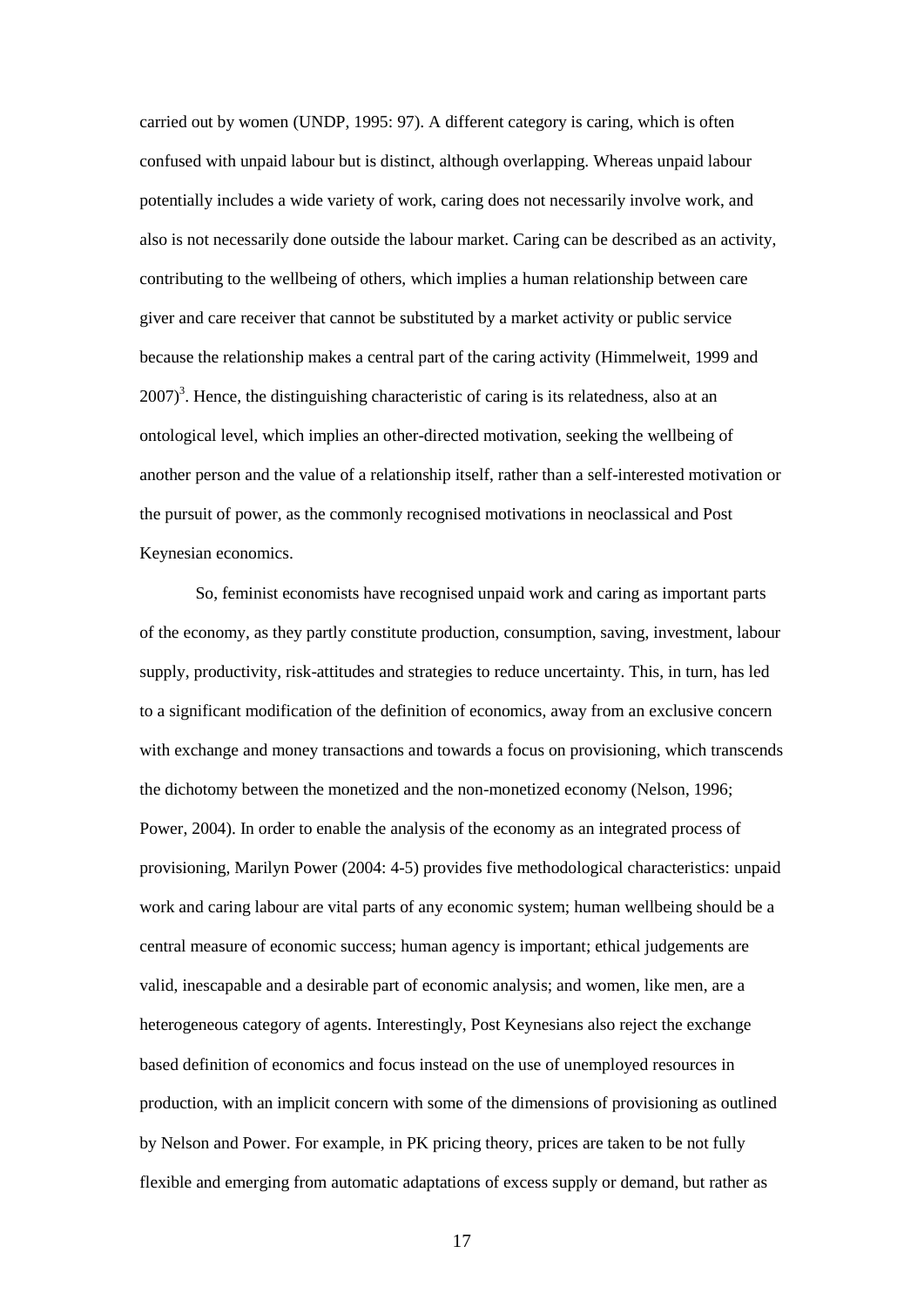following conventions, such as the mark-up price and minimum wages, in order to serve provisioning (Lee, 1998; Lavoie, 2001). But, contrary to the feminist perspective on economics, the PK definition of economics remains tied up with money, as it focuses exclusively on paid production, with effective demand determining the level of output, ignoring unpaid work and caring. This blind spot for unpaid work and caring in PK, despite its use of the term 'social reproduction', implicitly assumes that these categories are separate from the monetized economy and do not affect the monetized economy. This position, however, has little support once one analyses the relationships between unpaid work and caring on the one hand and variables in the monetized economy on the other hand (van Staveren, 2001; Danby, 2004b). Therefore, Martha MacDonald (1995: 182) has stated that: "…the unpaid economy is embedded in the measured market economy, not adjunct to it." That is also why Antonella Picchio (2003: 15-17), in the Sraffian tradition of PK, has integrated unpaid work in the circular flow diagram, suggesting that with an increasing ratio of profits over wages, households are likely to increase their unpaid production to make up for the income loss resulting from a lower wage sum. Picchio (2003: 13) explicitly refers to the notion of social reproduction, connecting to the Marxist and PK traditions she identifies herself with, *but* in the FE meaning of social reproduction as unpaid work: "Inserting an inherently institutional, historical and symbolic process such as that of social reproduction into the basic structure leads to radical modifications in the way the whole system is conceptualised." Indeed, as feminist economists have argued, the continuation and viability of material wellbeing through markets would be virtually impossible without women's unpaid work.

When we accept the feminist understanding of the economy as including unpaid work and caring, and take this to the Post Keynesian tradition of macroeconomics, we find a possible connection through the idea of circular cumulative causation. This is the view that all sectors in the economy link together through feedbacks and interdependencies, in which demand is the primal moving force (Myrdal, 1957; Kaldor, 1985). Once we recognize that provisioning can be supported not only by paid work and motivations of self-interest and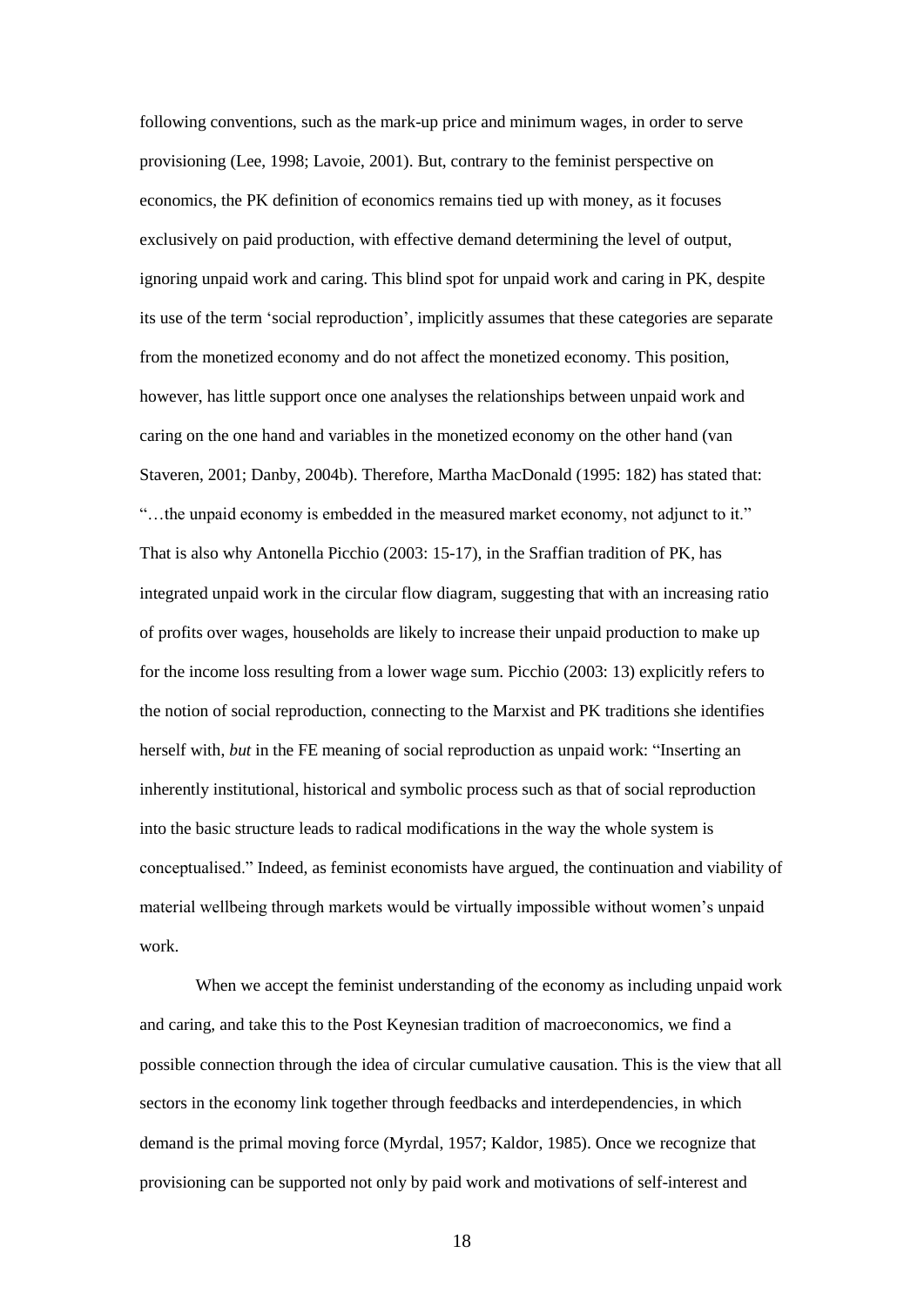power, but also by unpaid work and caring motivations, unpaid work and caring may be perceived as responses to needs that are not expressed in market demand, either because these needs lack purchasing power, or because markets and states fail to provide the relational aspect that the fulfilment of some needs requires. This makes it possible to analyse links between the monetized economy and unpaid work and caring through feedbacks, spill-over effects, substitution effects, and agency effects (van Staveren, 2005). One way to see such links is to look at these over time, so that in a PK framework, care may be perceived as "an aspect of the time-structures of our material lives, encompassing services and resources that may flow to us or to others in the future" (Danby, 2004b: 34).

This, in turn, leads to an understanding of unpaid work and caring as endogenous in the economic process, influencing changes in macroeconomic variables such as labour supply (Cloud and Garrett, 1997), as well as consumer expenditures, savings and investment. Moreover, caring motivations will be part of some decisions by consumers, investors, entrepreneurs, labourers, and employers. These motivations imply carefulness in decision making concerning one's own and others' wellbeing and risk aversion in securing household livelihoods, including though inter-household networks. The motivations are expressed in caring roles in the division of labour in the household as well as through roles in markets as producers and consumers (van Staveren, 2001). In other words, caring has agency effects that go beyond the predictions of self-interested and power-seeking behaviour, but which, instead, recognise that caring is a human motivation with economic effects, concerned with reducing risks and uncertainties in provisioning. This recognition of caring motivations can be regarded as the mirror-image of the risk-taking behaviour of the typical PK entrepreneur and the speculative motivations of investors, referred to as 'animal spirits' by Keynes. So, whereas 'animal spirits' tend to increase the level of risk-taking in the process of provisioning, it is the 'caring spirits' that provide a buffer against such risks of investment loss and unemployment in households, and general market uncertainties. Furthermore, the different human motivations may interact at the household level, in particular when the investment decision maker has the power of a 'first mover' in the household (Warner and Campbell, 2000;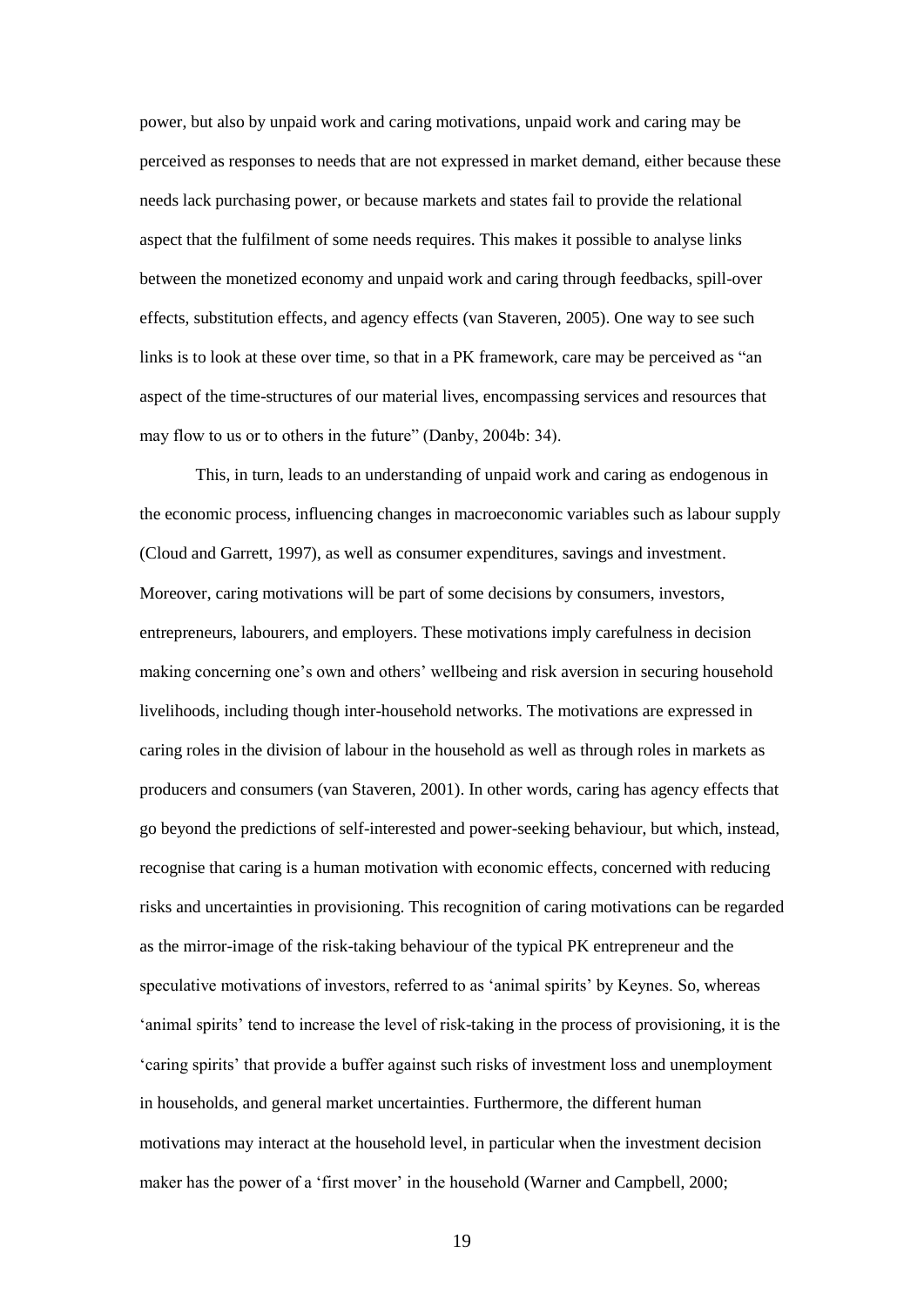Braunstein and Folbre, 2001). This 'first mover' – as in an asymmetric duopoly – may take excessive risk precisely because he can shift the burden of cushioning this risk to other providers of the household, a form of household-level moral hazard (van Staveren, 2002). Studies on the gender impacts of financial crises, economic depressions and macroeconomic restructuring support this view, as they have indicated that women's unpaid work tends to increase in such periods (Benería and Feldman, 1992; Elson, 1995; Floro and Dymski, 2000; van Staveren, 2002).

When unpaid work and caring are recognised, like money, as having real economic effects, this would require a conceptualisation of these effects in PK models (such as models on household reactions to crises, such as for example by Leon Podkaminer, 1995; see also van Staveren, 2005 for a review of models of unpaid work and care). This is precisely what Korkut Ertürk and Nilüfer Çaĝatay (1995) have explored in an adapted Kaleckian cycle model, to which they have added unpaid work. A striking outcome of their model, applied to Turkey, is that the substitution of market goods with household goods during a downturn may reinforce the business cycle when aggregate savings exceed aggregate investments: the drop in effective demand, enabled by an increase in unpaid production in households and communities, will only become bigger, keeping the economy further away from a recovery through increased market demand and investment. But it is not only in models that unpaid work and caring should be integrated – also Post Keynesian policy advise to prevent and reduce the costs of financial instability should go beyond policy measures that exclusively focus on the monetized economy (for example, a world currency or a Tobin tax). Whereas in the PK tradition, money is regarded as the answer to uncertainty<sup>4</sup>, in FE, caring relationships in and between households seem to fulfil the same role (van Staveren, 2002; Danby, 2004a). In case of unemployment, wage depression, or high inflation, households and the networks between them in communities, tend to provide necessary caring services as safety-nets that help to stabilize consumption levels, keep temporarily loss-making small scale businesses running, and keep children in school. Moreover, caring, as a non-monetary activity, often requires complementary financial resources, which induces households to engage in informal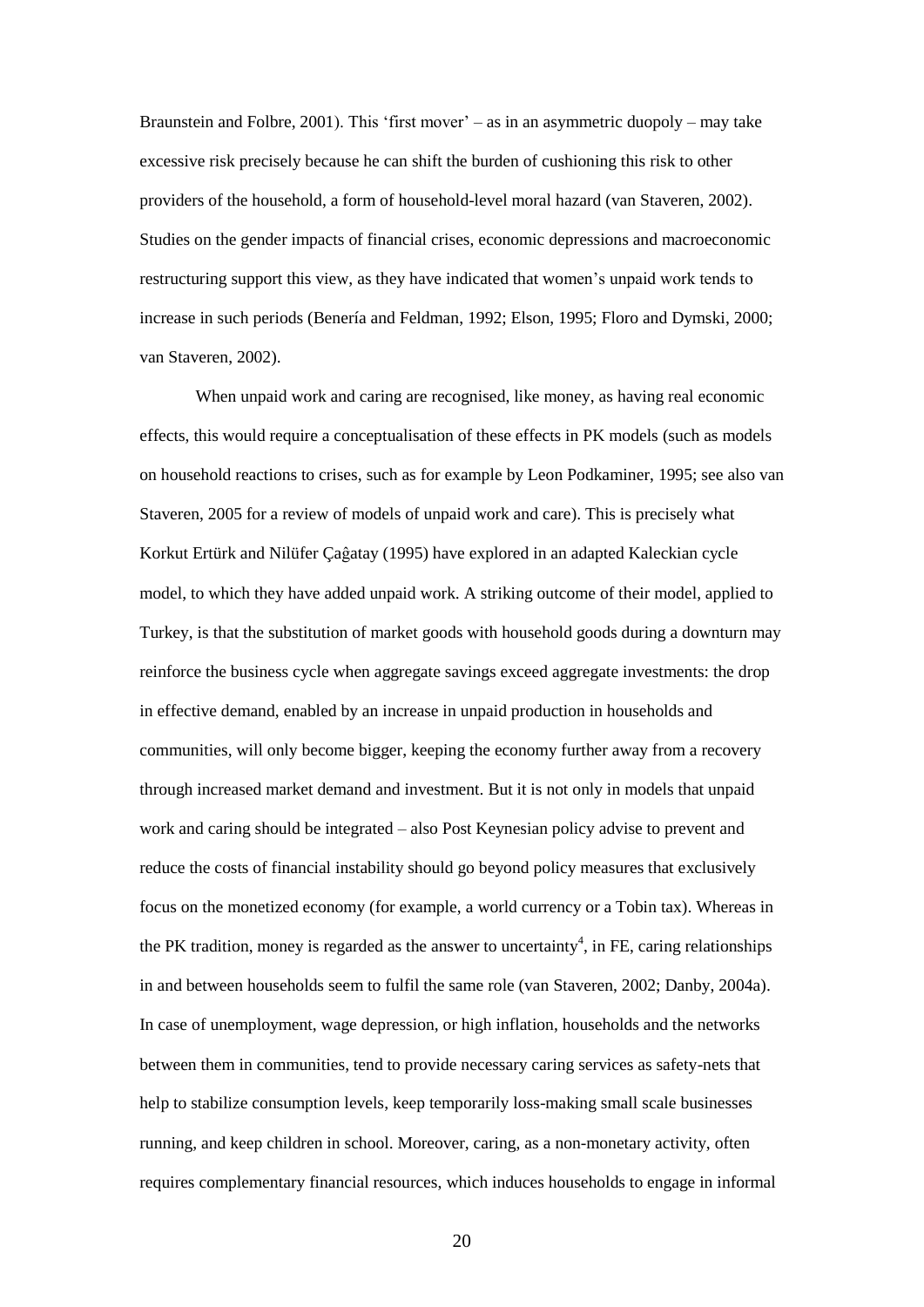saving, borrowing and lending. As a consequence, caring, and that part of unpaid work that is motivated by it, thus appears to act as an endogenous stabiliser in the economy, while at the same time however, it may keep effective demand low, thereby preventing a speedy recovery of the monetized economy. So, just like money is part of the problem of crises, through hoarding, caring seems to be part of the problem too, by substituting effective demand. Further analysis of the relationships between the business cycle and crises on the one hand and unpaid work and caring on the other hand, should lead to the formulation of policies that influence the size and impact of unpaid work and caring, without, of course, re-inforcing the existing gender inequality in the division of labour.

## **Money Matters**

There is no unanimity about the foundations of Post Keynesian economics and I would not dare to summarize its conceptual framework. Nevertheless, three features can be found in almost every characterization of the Post Keynesian tradition: uncertainty, market power, and endogenous dynamics. Although various feminist economists have tried to integrate one or more of these three key PK features in their work, this is certainly not systematic in the FE literature. Therefore, this section will try to suggest how feminist economists might make use of core PK characteristics in a more systematic way, to the benefit of engendered economic analysis. As was the case in the section on gender, this section will discuss the three main concepts separately, while recognising their inter-relatedness.

### **Uncertainty**

Uncertainty is perhaps the most fundamental characteristic in the PK tradition. It features strongly in several works by Keynes – in particular in his *General Theory* and his *Treatise on Probability*. Paul Davidson's (1991; 1996) notion of non-ergodicity helps to explain why the economy is vulnerable to uncertainty (next to risk, in clearly defined circumstances). An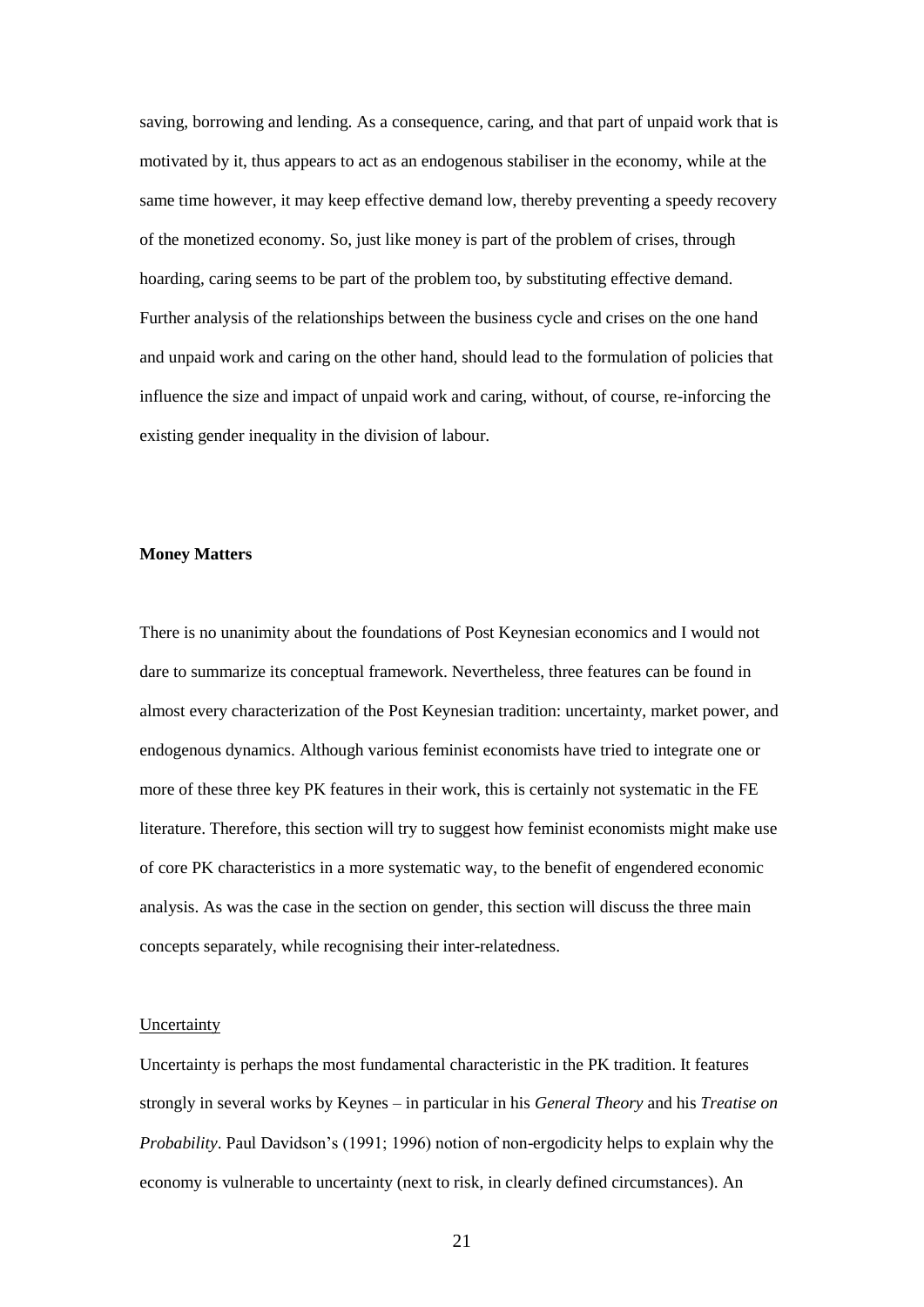ergodic system is characterised by the property that time and space averages of data will either coincide or converge, so that a probability distribution emerges for every variable. Whereas neoclassical economics regards the economy as an ergodic system, leading to notions of risk and rational expectations, Post Keynesian economics sees the economy as nonergodic, characterized more by uncertainty than by risk. As a consequence, uncertainty is not only important in PK analysis, but also for the formulation of PK policies. One commentator therefore states that: "… for Post Keynesians, overcoming the destabilizing tendencies arising from fundamental uncertainty in economic decision-making is probably the central problem facing macroeconomic policy-makers" (Barkley Rosser, 2001: 62).

In FE, uncertainty plays a much less central role, although it is often implicitly assumed. This relatively minor attention to uncertainty is surprising given the fact that women's economic position seems to be strongly influenced by fundamental uncertainties. For example in relation to pregnancy and the breaking up of marriage, which are more like "crucial experiments" of the type recognised by Shackle (1968), rather than neatly probabilistic events that may be easily adjusted in response to unmet expectations. In particular, gendered events such as pregnancy and marriage break-up may have probabilities available from statistics, but taking these into account would contradict the meaning of these important human events, in terms of love and trusting bonds. So, although objectively it seems unwise that many married women do not have an independent and sufficient source of independent income, the reality of the socially constructed and morally laden gender division of roles in households make such vulnerability to unforeseen events perfectly intelligible, as it depends on the expectation that the marriage will continue, and hence, the complementary roles in the household.

The important feminist concern with women's relatively high economic vulnerability compared to men, may be further developed with the help of the PK notion of expectations. As I have suggested above, expectations may differ along gender lines, because of the different economic roles individuals have. Roles are socially defined, in relation to gendered institutions that portray what it is to be a man or a woman, and what the appropriate roles are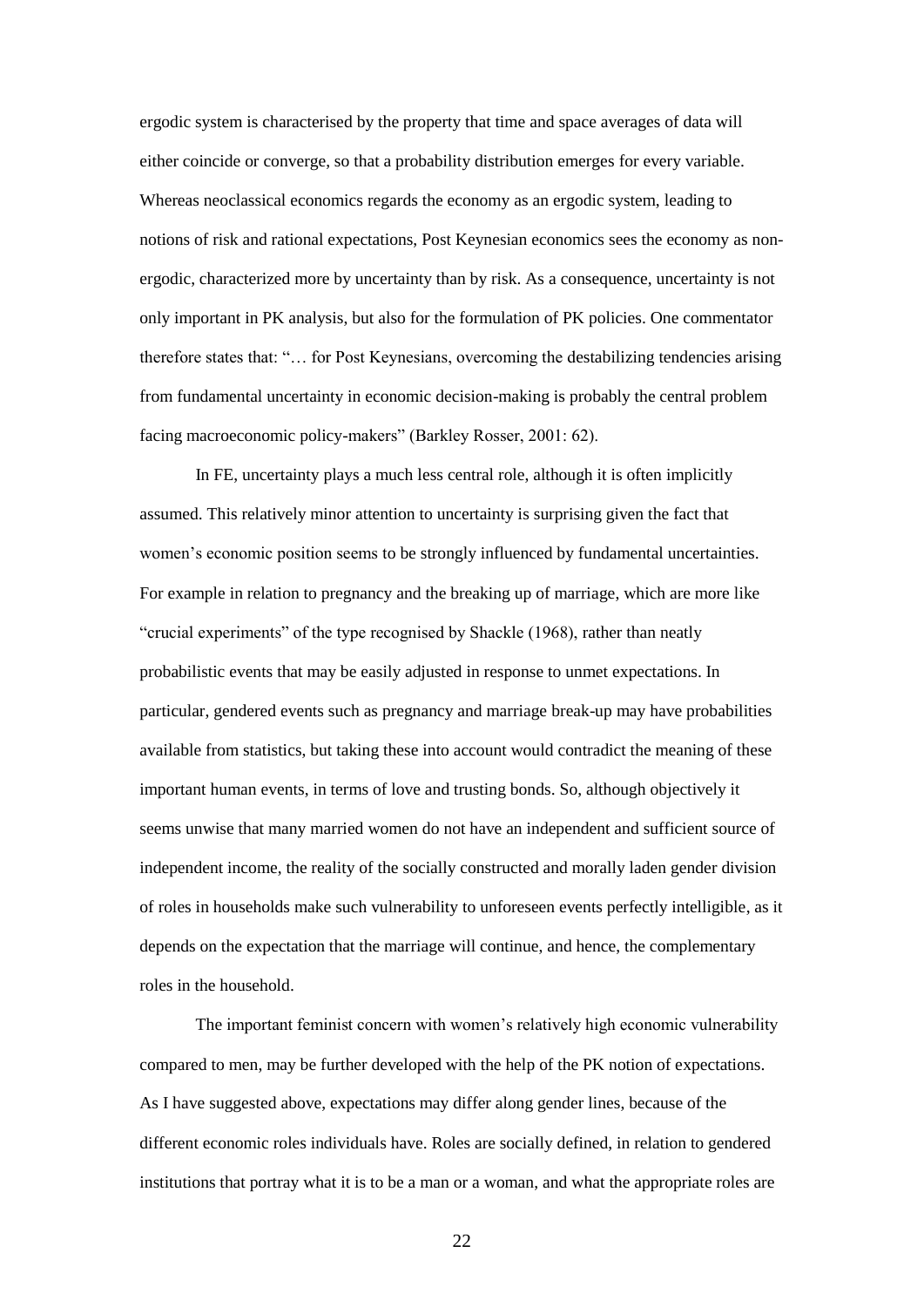for each in the economy. Expectations are likely to differ between roles, as they are partly role-specific, and hence, gender differences in roles are likely to structure expectations differently for men and women, making them embodied (Dymski, 1998). In other words, it matters who experiences what level of uncertainty and risk, as it forms distinct patterns of expectations, including about other agents' expectations inside and outside households. This is expressed in different strategies within households, often along gender lines, on work, saving and investment, and consumption, as I have discussed in the first part of the paper.

In conclusion, uncertainty, and its response in the shape of expectations, recommends the PK analytical framework to FE. Or, in the words of Colin Danby: "Post Keynesianism takes an approach to material life that emphasises ongoing, repeated, patterned interactions. It is here (*not* through the alleged characteristics of individuals as such) that the link is to be found between the feminist and Post Keynesian traditions" (Danby, 2004a: 57). Hence, the cross-fertilization between PK and FE in relation to uncertainty seems to lie more in the dimensions of time and social relations – the meso level – than in micro foundations and stereotype gender roles.

#### Market power

In the PK tradition, markets have been understood as most of the time as not being in equilibrium – a state of rest – and when they are, the equilibrium often does not involve market-clearing, as markets tend to balance more through quantity adaptations than through price adaptations. In other words, in the PK view, even if markets would be perfectly competitive, they would often not clear and not be in a state of rest. As a consequence, Post Keynesians consider the economy as a continuous process of change, sometimes referred to as 'traverse', emphasising historical time, path-dependency, and hysteresis in economic processes. This feature of markets has important implications for income distribution, as Joan Robinson (1969) has noted, as well as others such as Piero Sraffa (see, for example the elaboration of his view on income distribution by Roncaglia, 1993), and Luigi Pasinetti (1962). And the traverse may have growth effects through the constraints of entry barriers and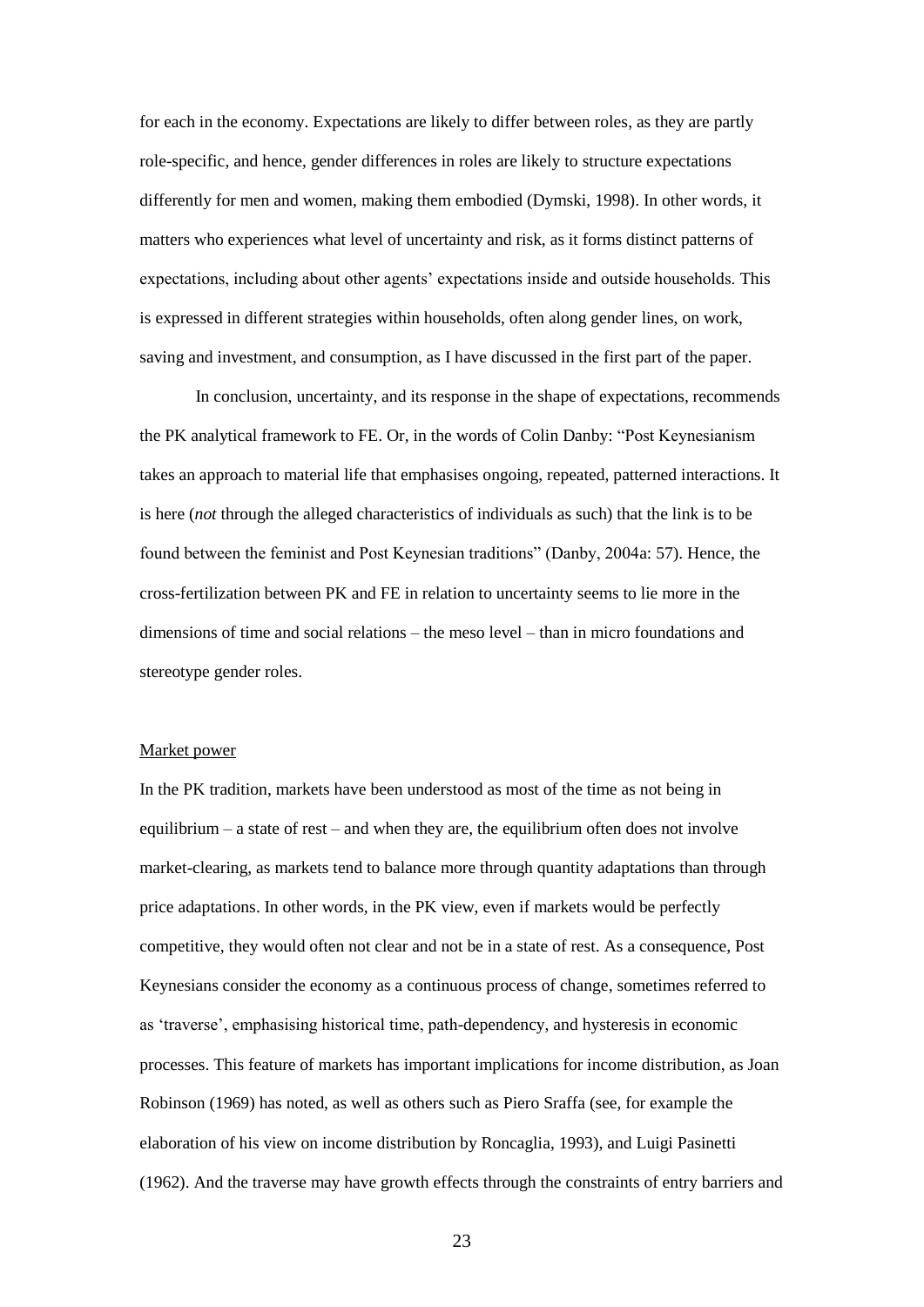other forms of market power, leading to, what Joseph Steindl (1976) has termed 'stunned growth'. The non-equilibrium character and the absence of market clearing in the economy in PK is closely related to the condition of uncertainty: equilibrium is the exception, not the rule, as behaviour is based on expectations that often prove to be false. In PK, therefore, markets are not led by an invisible hand but driven by effective demand, on the one hand, and the power of relatively large firms, on the other hand. This is, of course, very different from the neoclassical view of markets as representing, most of the time, perfect, market clearing competition and quick adaptations from one equilibrium to the next. In the PK tradition, markets are most of the time perceived as oligopolistic, where competition is not expressed through flexible prices, but through product differentiation and entry barriers. As a result, markets will often exhibit excess capacity and unemployment, even when nominal wages go down. In financial markets, the traverse leads to high levels of volatility, eventually resulting in deep crises, as explained so well in Minsky's (1977) financial instability hypothesis.

In FE, markets are also regarded as controlled by power, but not exactly in the same way. Feminist economists have focused less on the strategic behaviour of firms and more on the role of constraining social norms, laws, and regulations, as well as asymmetrical historical patterns of the position of men and women in markets. These are expressions of power, not, or not in the first place, by firms but through social differentiation, leading to gendered institutional constraints in markets, such as segmentation and discrimination. In addition, feminist economists recognise the limitations and biases of markets, whether perfectly competitive or oligopolistic, as well as the limitations and biases of the state, to address those dimensions of provisioning that depend on human relationships, that is, caring needs. The different approaches in PK and FE to the analysis of market power can be illustrated by research on gender differences in labour markets. Feminist economists often explain the gender wage gap by referring to intangible gender institutions, such as shared ideas among agents in labour markets about an appropriate pay difference between men, seen as breadwinners, and women, seen as secondary earners (Figart, 1999a and 1999b; Elson, 1999). On the other hand, Post Keynesians tend to explain gender wage differences by referring to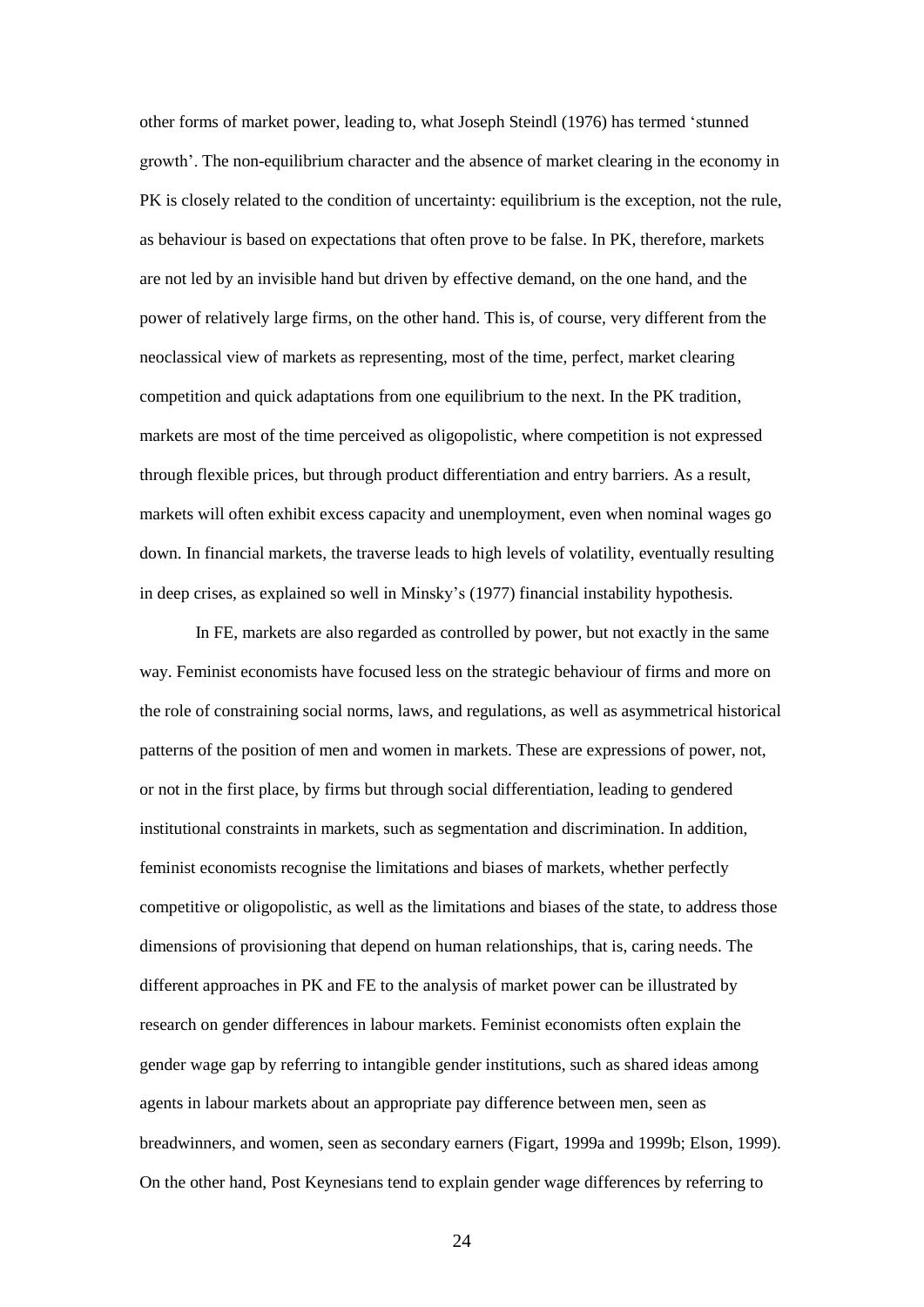segmentation into typically 'male' and 'female' jobs (Gregory and Duncan, 1981), without, however, questioning where this stereotyping comes from and to what extent it results from and affects demand side and supply side factors<sup>5</sup>.

More recently, The FE and PK analyses of gender inequality in the labour market seem to come closer, with help of the PK notion of the implicit contract. In particular Rubery (1997) and also Seccareccia (2003) have suggested the operation of an implicit gender contract, perpetuating the gender wage gap, even when the gap in human capital between men and women has become very small or, in some countries, has disappeared completely. An example of such an implicit gender contract in the labour market is the strong positive relationship between the gender wage gap and export earnings in Asia, as has been shown by Stephanie Seguino (2000a). The implicit gender contract underlying this positive correlation can be characterized as one form of gendered competitiveness in international trade. The implicit contract involves that women's employment is expanded but with low wages, in order to keep production costs low and increase the profit share available for technological upgrading. This finding, in turn, suggests a reversal of Thirlwall's law (Thirwall, 1979): the Balance of Payment actually seems enabled by wage discrimination (rather than, for some countries, constrained by inelastic demand elasticities of exports and imports), increasing exports more than would be the case without gender wage discrimination. In other words, a gender analysis of trade helps to better understand the issue of Balance of Payment constraints, once gendered competitiveness is taken into account (see also van Staveren et al., 2007). This idea is further developed by Blecker and Seguino (2002), analysing female intensive export manufacturing employment in Asia. Their model suggests an implicit gender contract, in which men work in the non-perfectly competitive domestic industry and women being employed in the competitive export industry. With such an implicit gender contract, export promoting policies, such as a currency devaluation, are only likely to help in reducing the gender wage gap under certain conditions. Other studies, on credit markets, combining FE and PK perspectives, have indicated that gender appears to be a key mechanism for rationing, with female borrowers excluded from formal markets, and being pushed to informal sources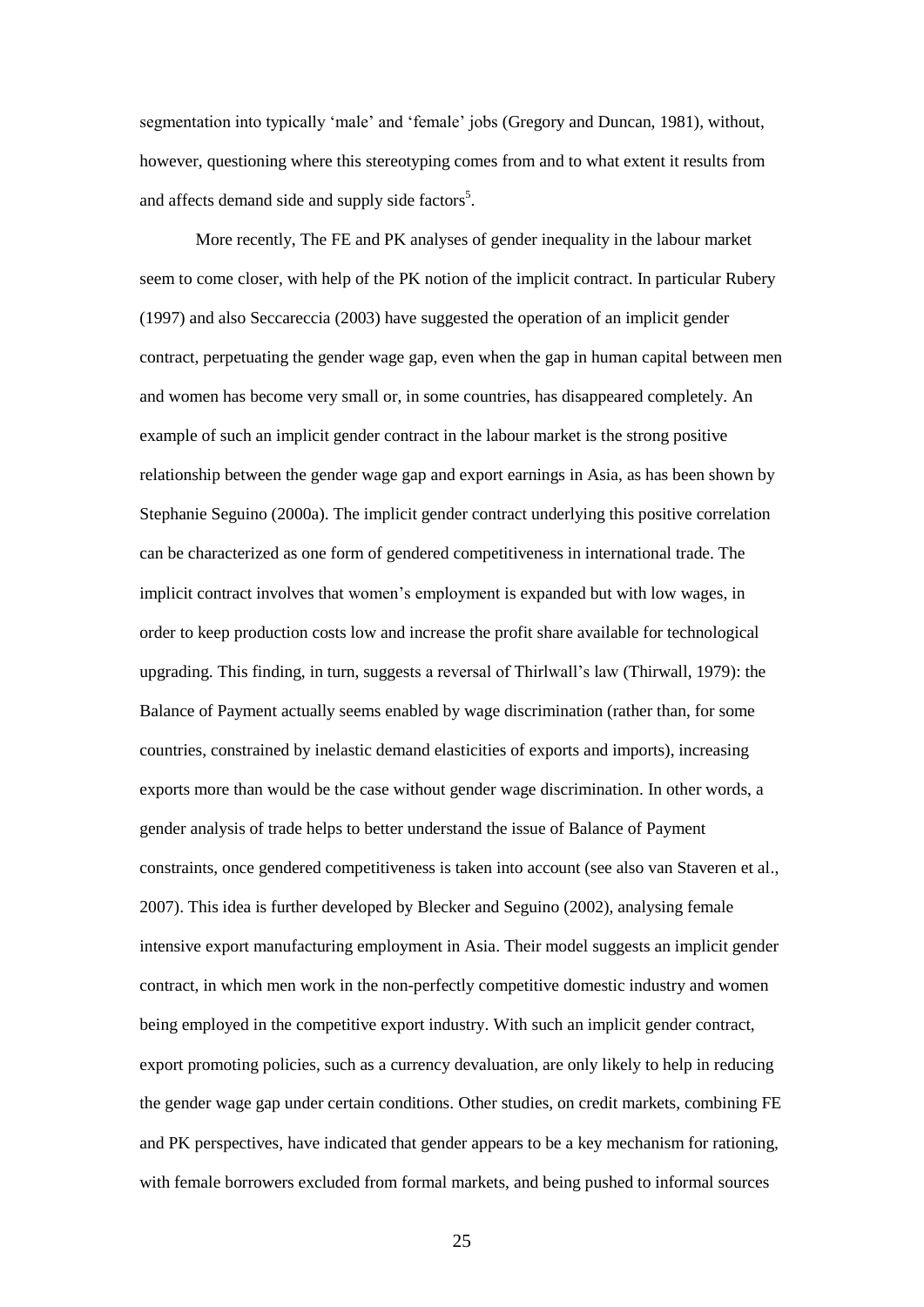of credit, with often higher interest rates (Yotopoulos and Floro, 19992. Indeed, the PK analytical framework for the study of credit rationing, for example as introduced by Martin Wolfson (1996), may be helpful here for feminist economists, in particular through the notion of asymmetric expectations among lenders toward different groups of borrowers.

FE and PK have in common that they both reject the idea of market clearing equilibrium and the underlying neoclassical assumption that perfect competition will eliminate discrimination. Instead, PK and FE recognize the operation of power in markets, leading to oligopolistic tendencies and not only the exclusion of new firms, but also the marginalization or exclusion of some groups, such as women and ethnic minorities, to the advantage of other groups, particularly in labour markets and credit markets. Hence, both traditions are critical about liberalisation and deregulation policies, and favour instead stabilising measures, to reduce market volatility and the power of vested interests, whether of firms or groups of agents connected through a social structure such as gender. It is here, that FE may benefit from PK insights in macroeconomic stabilisers. It will help to strengthen feminist economic arguments against neo-liberalism by trying to demonstrate how such stabilisers are not only good for the reduction of gender inequality but also for sustained economic prosperity. Here, the work by John Kenneth Galbraith may be helpful on setting up countervailing power, such as through trade unions, but one may also think of consumer organisations. Other gender-aware stabilizers one may think of are effective minimum wages – a higher share of women than men earn low wages – or credit programmes that lend for household-expenditure-smoothing purposes in addition to lending for business investment.

## Endogenous dynamics

In PK, dynamics is largely endogenous, although exogenous events may impact upon the economic process too. PK economists have studied endogenous change in close relation to increasing returns, which Piero Sraffa (1926) had argued, in a critique of Marshall, to be the normal case in many industries, in particular in the manufacturing of consumer goods. A first key endogenous variable in PK is money, and its supply through the demand for credit. In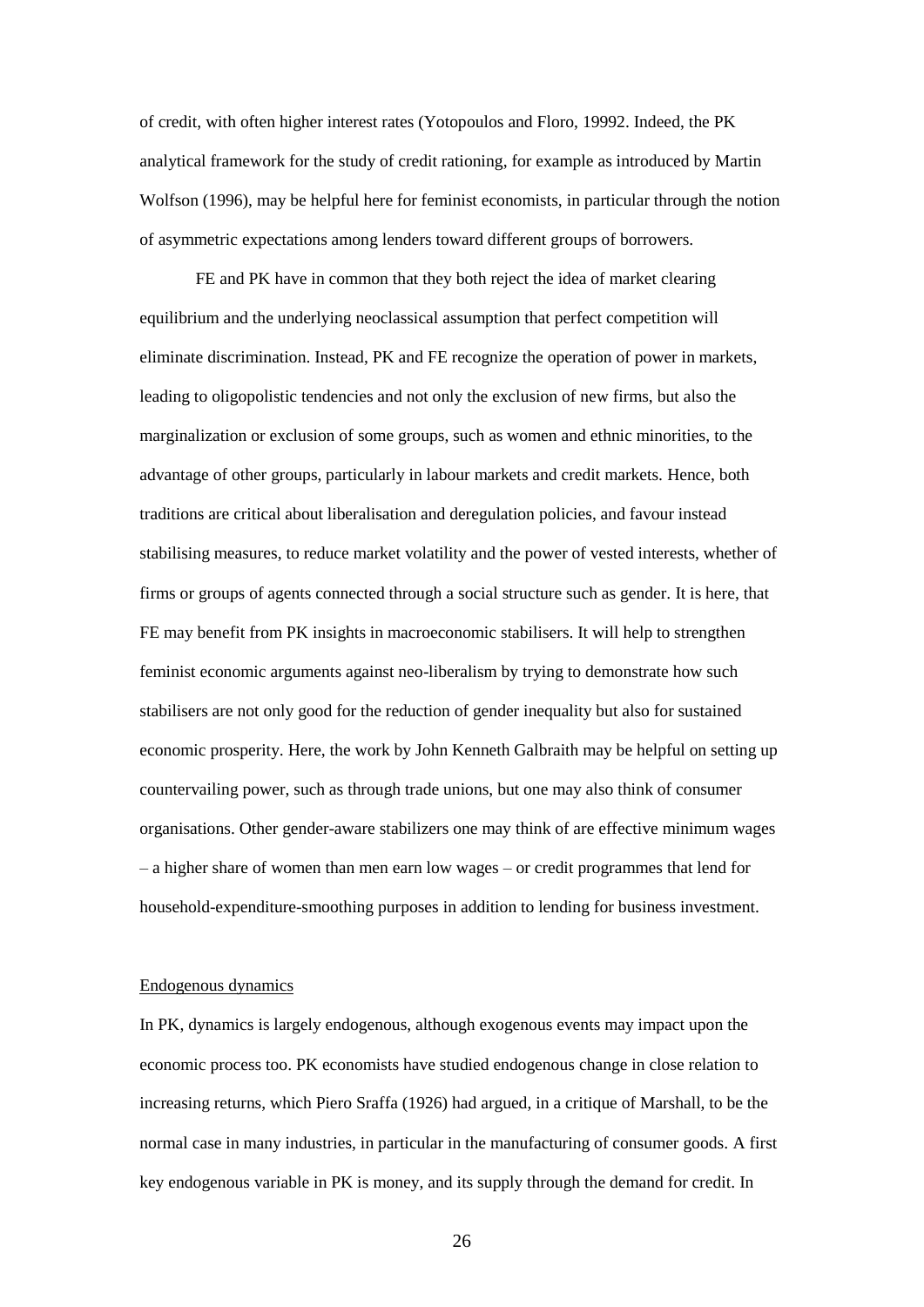feminist economics, there is, however, limited attention to the role of money in the economy, whereas the PK view of money as not being neutral might very well have a gender dimension to be analysed. One way in which the gender dimension of money may be studied is through the 'mind labelling' of categories of savings and liquidities according to their future uses, as has been analysed by Viviane Zelizer (1994). The existence of such categories of money may lead to heterogeneous effects of money on consumption and investment, partly along gender lines. Another way in which money's gender dimensions may be revealed is through local exchange networks, with informal, local forms of money (Williams, 1996). Studies on community currency systems have shown that women tend to be the largest group involved, as producers by offering home-based produced goods and services and as the main consumers (Seyfang and Pearson, 2000).

A second key endogenous variable in PK is labour demand, as it is a derived demand, depending on (entrepreneurs' expectations of) aggregate demand. In FE, interestingly, it is labour supply rather than demand that is conceived as an endogenous variable. This has recently been recognised by John King in his PK analysis of labour markets, reminding Post Keynesians that feminist economists claim that "[l]abour power is itself a produced input, which would not exist without the performance of vast amounts of unpaid work inside the household, the great bulk of it by women" (King, 2002:77). Accepting this endogeneity of labour supply, PK would be able to expand its notion of social reproduction with unpaid work, and integrate it in labour market analysis. Whereas in FE, the productivity of unpaid work is taken to be low, as it has low capital intensity and is interpreted as being subject to Baumol's law, a PK perspective may help to recognise how its productivity may be affected, and in turn, influence the extent and intangible aspects of labour supply. To be more concrete, the productivity of unpaid work might depend on:

- income (allowing the purchase of time-saving technology)
- hours of paid employment (diminishing marginal productivity of paid work time)
- total time spent on unpaid labour (diminishing marginal productivity of unpaid work time)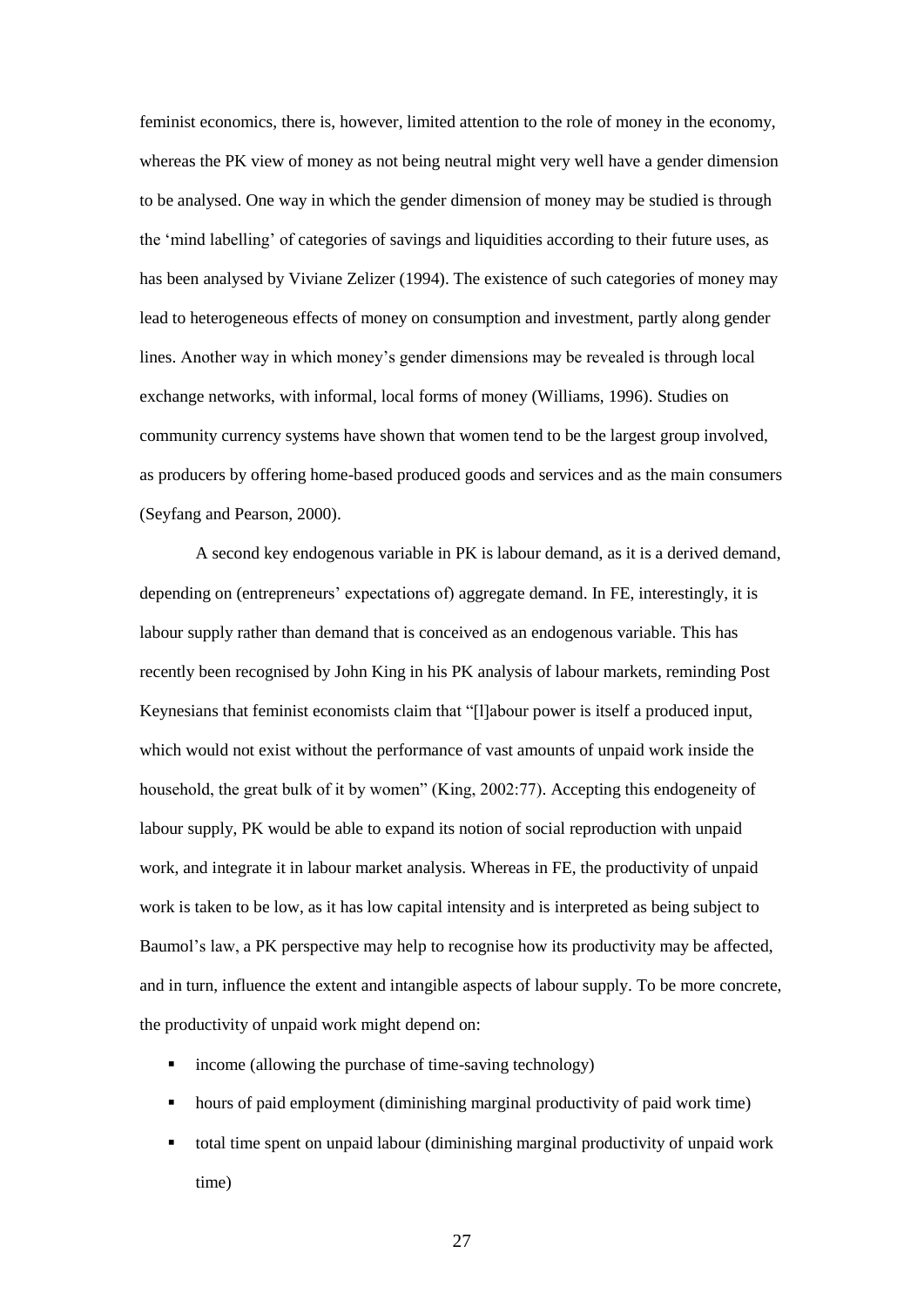- caring motives, strengthening intrinsic motivation
- risk aversion (unpaid work as buffer function for market volatility)

With money and labour understood as endogenous, a combined PK and FE approach would become quite dynamic, with various feedback effects, expressing cumulative causation. Feedback effects are understood in PK as sectoral transformations, path dependence, hysteresis, and learning effects (Barkley Rosser, 2003). These have been analysed in dynamic models deriving from Kaldor and Kalecki, sometimes with nonlinearities reflecting the complexity of positive and negative feedback effects, relying on insights from catastrophe theory and chaos theory (Barkley Rosser, 2000). Dynamic PK models have shown to be able to incorporate gender differences through gender disaggregated variables, specific gender variables such as the gender wage gap, and unpaid work, enabling an analysis of the interaction of gender differentiation with a variety of economic variables (Taylor, 1995; Ertürk and Çaĝatay, 1995; Blecker and Seguino, 2002). So, the experiences in PK with dynamic models may enable FE to explore the effects over time of gender, households, and unpaid work and caring in a systematic way, with feedback effects through gender roles, caring motivations, and non-monetised investments. This seems to be what Danby implied when he recommended the PK view of time to feminist economists, as social time, combining social ties and the through-time coordination of material life (Danby 2004a). Moreover, the recognition of nonlinearities in these dynamics would also allow for a more explicit role of power and conflict in the relations between gender and the economy, as changes will generally not only be gradual, but will involve conflicts related to the enforcement of changes in gendered institutions.

In conclusion, it seems that dynamic Post Keynesian models, including nonlinear models, provide a richer quantitative methodology to feminist economists than equilibrium models which largely lack dynamics, or standard bargaining models which largely ignore feedback effects.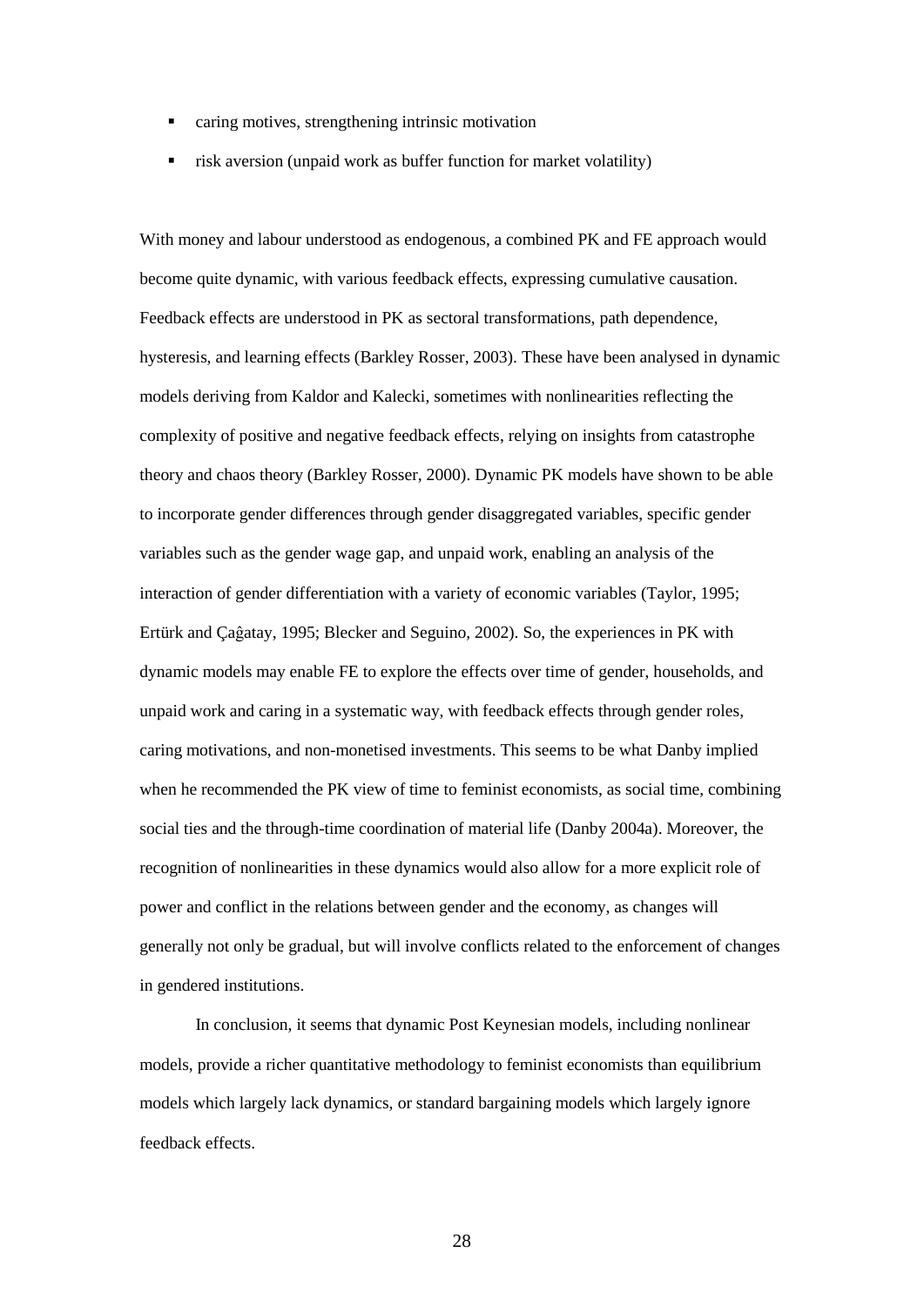# **Conclusion**

Despite many different views, contested concepts, and distinct approaches, feminist economics and Post Keynesian economics share a common ground in their critique of neoclassical economics, which leads both traditions partly in the same direction in their advancement of alternatives. In this paper, I have tried to show, although in a sketchy manner, where the routes followed by each tradition run parallel or even cross. These connections have already resulted in fruitful mutual engagements, as the literature reviewed here indicates. I hope that feminist economists and Post Keynesians are willing to intensify these in a lively mutual learning process – let's wish them a good journey together ...

## **References**

- Arestis, Philip, and Eleni Paliginis (1995) 'Fordism, Post-Fordism, and Gender', *Economie Appliquee* 48 (1), pp. 89-108.
- Agarwal, Bina (1997) '"Bargaining" and Gender Relations: Within and Beyond the Household', *Feminist Economics* 3 (1), pp. 1-51.
- Andersen, Margaret, and Patricia Hill Collins (eds.) (1997) *Race, Class, and Gender: An Anthology*. Belmont: Wadsworth Publishing Company.
- Baden Sally (1996) 'Gender Issues in Financial Liberalization and Financial Sector Reform', Paper prepared for EU (DG VIII) and OECD/DAC. Sussex: BRIDGE.
- Barber, Brad, and Terrence Odean (2001) 'Boys will be Boys: Gender, Overconfidence, and Common Stock Investment', *Quarterly Journal of Economics* 116 (1), pp. 261-292.
- Benería, Lourdes (1979) 'Reproduction, Production and the Sexual Division of Labour', *Cambridge Journal of Economics* 3, pp. 203-225.
- Benería, Lourdes, and S. Feltman (1992) *Unequal Burden: Economic Crises, Persistent Poverty and Women's Work*. Boulder: Westview Press.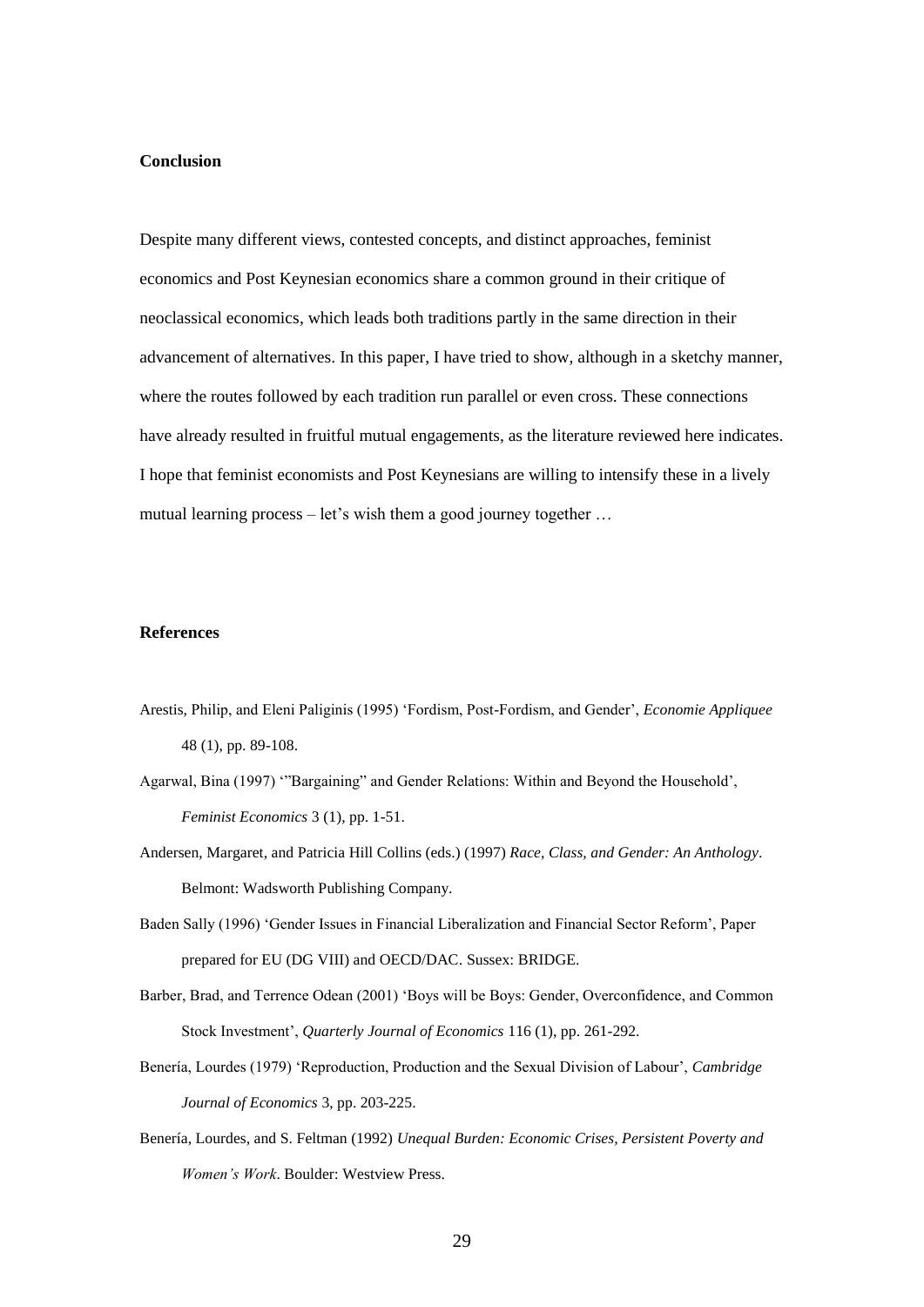- Bergmann, Barbara (1995) 'Becker's Theory of the Family: Preposterous Conclusions', *Feminist Economics* 1 (1), pp. 141-50.
- Bernasek, Alexandra, and Stephanie Shwiff (2001) 'Gender, Risk, and Retirement', *Journal of Economic Issues* 35 (2), pp. 345-356.
- Blecker, Robert, and Stephanie Seguino (2002) 'Macroeconomic Effects of Reducing Gender Wage Inequality in an Export –Oriented Semi Industrialised Economy', *Review of Development Economics* 6 (1), pp. 103-119.
- Blumberg, Rae Lesser (ed.) (1991) *Gender, Family and Economy. The Triple Overlap*. Newbury Park: Sage.
- Braunstein, Elissa, and Nancy Folbre (2001) 'To Honor and Obey: Efficiency, Inequality, and Patriarchal Property Rights', *Feminist Economics* 7 (1), pp. 25-44.
- Brewer, Rose (1996) 'Black Women's Economic Inequality: The Intersection of Race, Gender and Class', *International Policy Review* 6 (1), pp. 46-50.
- Bunting, David (1998) 'Distributional Basis of Aggregate Consumption', *Journal of Post Keynesian Economics* 20 (3), pp. 389-413.
- Charusheela, S. and Colin Danby (2006) 'A Through-time Framework for Producer Households', *Review of Political Economy* 18 (1), pp. 29-48.
- Chick, Victoria (1995) 'Order out of Chaos in Economics?', in Sheila Dow and John Hillard (eds.), *Keynes, Knowledge and Uncertainty*. Aldershot: Edward Elgar, pp. 25-42.
- Cloud, Kathleen, and Nancy Garrett (1997) 'A Modest Proposal for Inclusion of Women's Household Human Capital Production in Analysis of Structural Transformation', *Feminist Economics* 3 (1), pp.151-77.
- Danby, Colin (2004a) "Toward a Gendered Post Keynesianism: Subjectivity and Time in a Nonmodernist Framework." *Feminist Economics* 10 (3), pp. 55-75.
- Danby, Colin. (2004b) "Lupita's Dress: Care in Time." *Hypatia* 19 (4), pp. 23-48.
- Darity, William (2002) 'Racial/Ethnic Disparity and Economic Development', in Paul Davidson (ed.) *A Post Keynesian Perspective on 21st Century Economic Problems*. Cheltenham: Edward Elgar, pp. 126-136.
- Davidson, Paul (1991) 'Is Probability Theory Relevant for Uncertainty? A Post Keynesian Perspective', *Journal of Economic Perspectives* 5 (1), 129-43.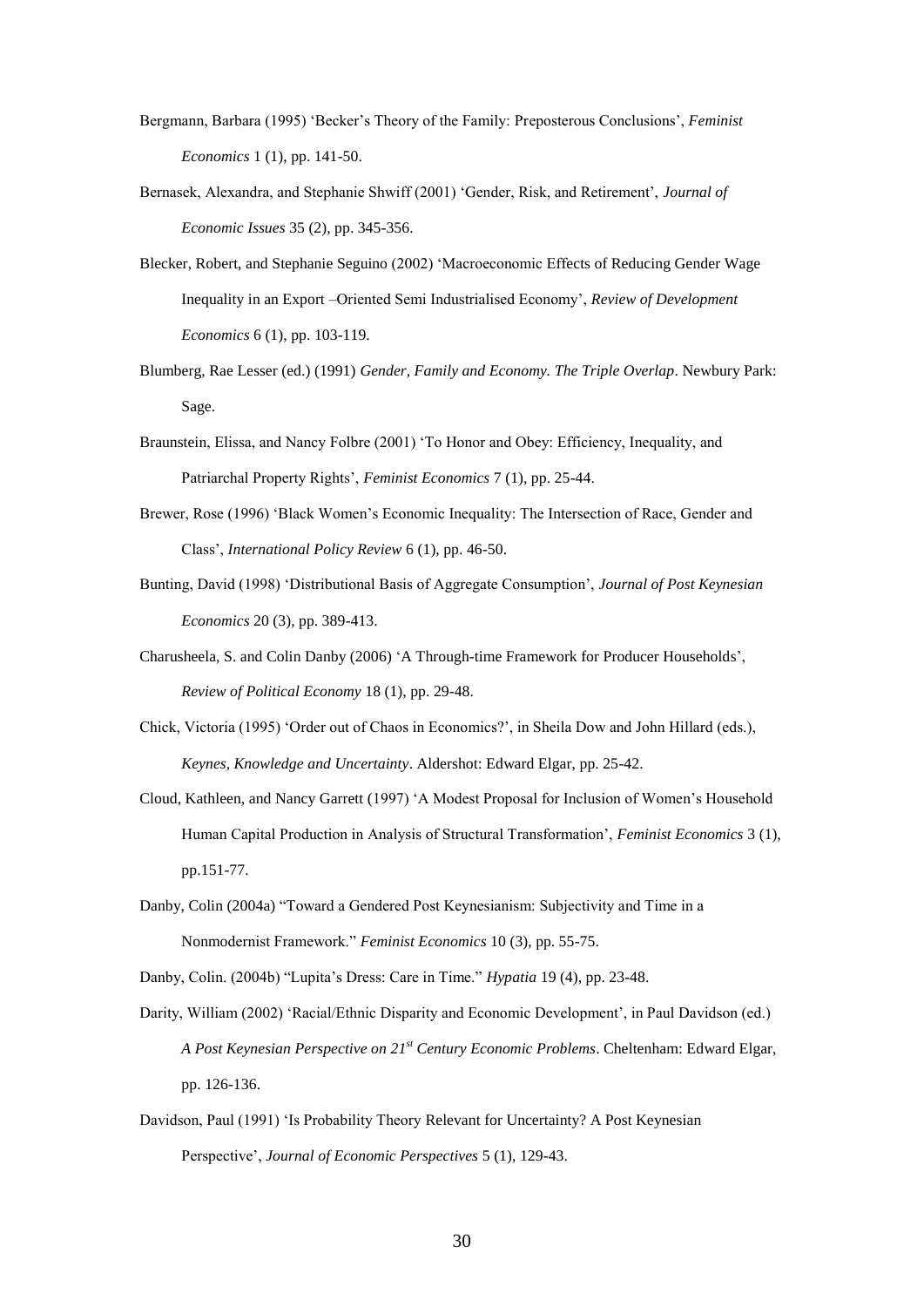---- (1996) 'Reality and Economic Theory', *Journal of Post Keynesian Economics* 18 (4), pp. 479-508. Dow, Sheila (1985) *Macroeconomic Thought. A Methodological Approach*. Oxford: Blackwell.

- ---- (1990) 'Beyond Dualism', *Cambridge Journal of Economics*, 14, pp. 143-57.
- ---- (2001) 'Post Keynesian Methodology', in Richard Holt and Steven Pressman (eds.) *A New Guide to Post Keynesian Economics*. London: Routledge, pp. 11-20.
- Dutt, Amitava Krishna (1991) 'Stagnation, Income Distribution and the Agrarian Constraint: a Note', *Cambridge Journal of Economics* 15, pp. 343-351.
- Dwyer, Daisy, and Judith Bruce (1988) *Women and Income in the Third World*. Stanford: Stanford University Press.
- Dymski, Gary (1998) 'Disembodied Risk or the Social Construction of Creditworthiness?', in Roy Rotheim (ed.) *New Keynesian Economics/Post Keynesian Alternatives*. London: Routledge, 241- 61.
- Elson, Diane (1995) *Male Bias in Economic Development*. Manchester: University of Manchester Press.

---- (1999) 'Labour Markets as Gendered Institutions', *World Development* 27 (3), pp. 611-627.

- England, Paula (1993) 'The Separative Self: Androcentric Bias in Neoclassical Assumptions', in Marianne Ferber and Julie Nelson (eds.) *Beyond Economic Man. Feminist Theory and Economics*. Chicago: University of Chicago Press, pp. 37-53.
- Erturk, Korküt, and Nilüfer Çaĝatay (1995) 'Macroeconomic Consequences of Cyclical and Secular Changes in Feminization: an Experiment at Gendered Macromodeling', *World Development* 23 (11), pp. 1969-1977.
- Ferber, Marianne, and Julie Nelson (1993) *Beyond Economic Man. Feminist Theory and Economics*. Chicago: Chicago University Press.
- Figart, Deborah (1999a) 'Discrimination, Theories of', in Janice Peterson and Margaret Lewis (eds.) *The Elgar Companion to Feminist Economics*, Cheltenham: Edward Elgar, pp. 107-112.
- Figart, Deborah (1999b) 'Wage Gap', in Janice Peterson and Margaret Lewis (eds.) *The Elgar Companion to Feminist Economics*, Cheltenham: Edward Elgar, pp. 746-750.
- Floro, Maria Sagrario and Gary Dymski. 2000. "Financial Crisis, Gender, and Power: An Analytical Framework." *World Development* 28 (7): 1269–83.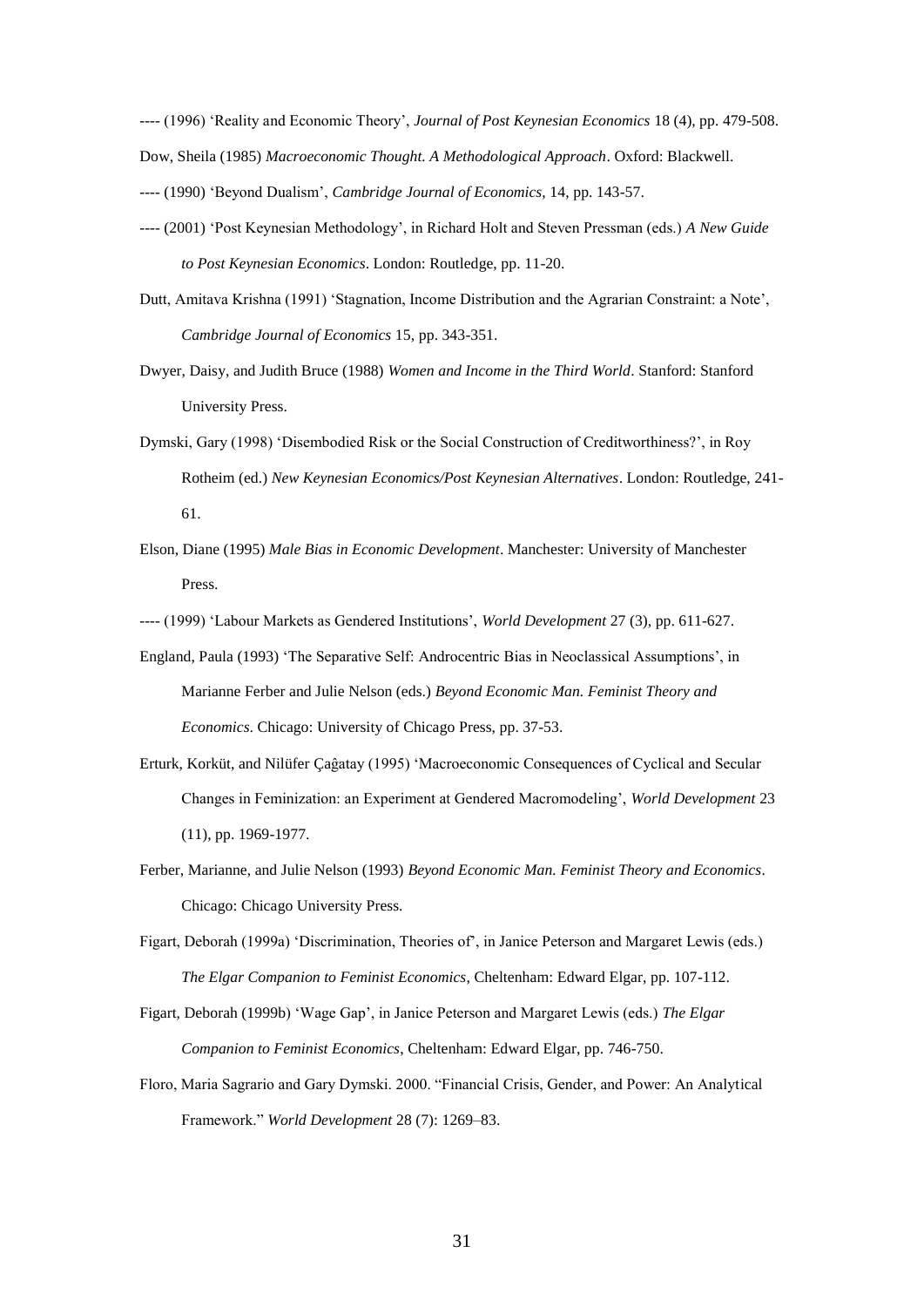- Floro, Maria Sagrario and Stephanie Seguino (2002) Gender Effects on Aggregate Saving. Washington D.,C.: World Bank Policy research Report on Gender and Development. Working Paper Series No. 23.
- Floro, Maria Sagrario and Marjorie Miles (2003) 'Time Use, Work and Overlapping Activities: Evidence from Australia', *Cambridge Journal of Economics* 27, pp. 881-904.
- Folbre, Nancy (1994) *Who Pays for the Kids? Gender and the Structures of Constraint*. London: Routledge.
- Fuller, Christopher (1996) 'Elements of a Post-Keynesian Alternative to "Household Production"', *Journal of Post-Keynesian Economics* 18 (4), pp. 595-607.
- Gilman, Charlotte (1899) [1920] *Women and Economics. A Study of the Economic Relation Between Men and Women as a Factor in Social Evolution*. Ninth Edition, London: Putnam.
- ---- (1903) [1972] *The Home. Its Work and Influence.* Urbana: University of Illinois Press.

Goetz, Anne Marie (1997) *Getting Institutions Right for Women in Development*. London: Zed Books.

- Goldstein, Nance (1992) 'Gender and the Restructuring of High-tech Multinational Corporations: New Twists to an Old Story', *Cambridge Journal of Economics* 16, pp. 269-284.
- Gregory, R.G. and R.C. Duncan (1981) 'Segmented Labour Market Theories and the Australian Experience of Equal Pay for Women', *Journal of Post Keynesian Economics* 3 (3), pp. 403-28.
- Hamouda, O.F. and G.C. Harcourt (1988) 'Post Keynesianism: from Criticism to Coherence?', *Bulletin of Economic Research*, 40 (1), pp. 1-33.
- Hanmer, Lucia G. and A. Haroon Akram-Lodhi (1998) 'In "the House of the Spirits": Toward a Post Keynesian Theory of the Household?' *Journal of Post Keynesian Economics* 20 (3): 415–33.
- Harriss-White, Barbara (2000) 'Taking Gender: Social Institutions as Regulators of Markets', in Aad van Tilburg, Henk Moll, and Arie Kuyvenhoven (eds.) *Agricultural Markets Beyond Liberalization*. Dordrecht: Kluwer, pp. 235-252.
- Hewitson, Gillian (1999) 'Robinson Crusoe: the Paradigmatic "Rational Economic Man"', in *Feminist Economics. Interrogating the Masculinity of Rational Economic Man*. Cheltenham: Edward Elgar, pp. 145-167.
- Himmelweit, Susan (1998) 'Decision Making in Households', in Himmelweit, et al., *Understanding Economic Behaviour: Households, Firms and Markets*. Milton Keynes: Open University Press, pp. 181-221.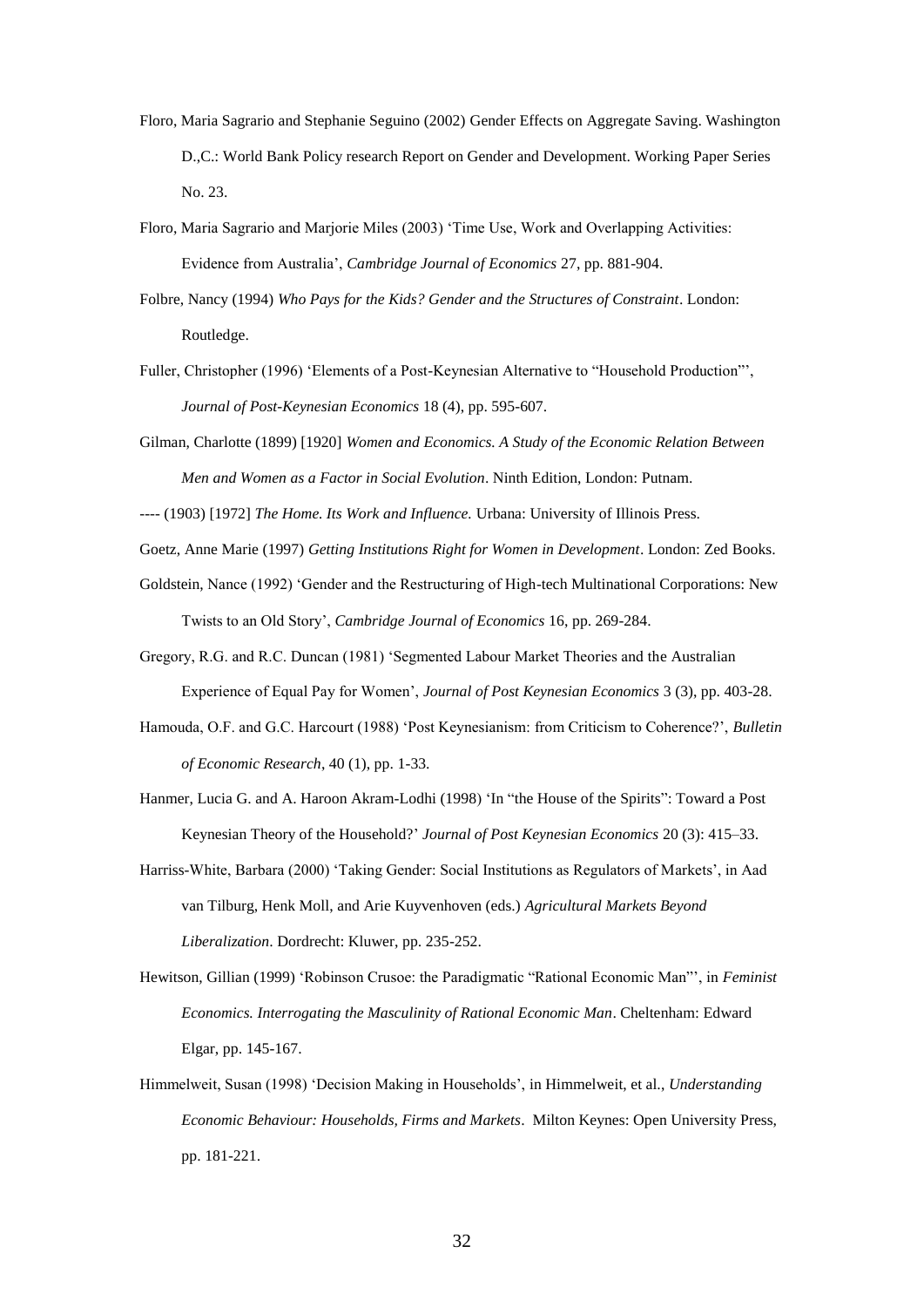- ---- (1999) 'Domestic Labour', in Janice Peterson and Margaret Lewis (eds.) *The Elgar Companion to Feminist Economics*. Cheltenham: Edward Elgar, pp. 126-35.
- ---- (2007) 'The Prospects for Caring: Economic Theory and Policy Analysis', *Cambridge Journal of Economics* 31, pp. 581-599.
- Holt, Richard, and Steven Pressman (eds.) (2001) *A New Guide to Post Keynesian Economics*. London: Routledge.
- Horrell, Sara, and Jill Rubery (1991) 'Gender and Working Time: An Analysis of Employers' Working-Time Policies', *Cambridge Journal of Economics* 15, pp. 373-391.
- Humphries, Jane (1999) 'Special Issue on the Family: Introduction', *Cambridge Journal of Economics* 23, pp. 515-518.
- Humphries, Jane, and Jill Rubery (1984) 'The Reconstitution of the Supply Side of the Labour Market: the Relative Autonomy of Social Reproduction', *Cambridge Journal of Economics* 8, pp. 331- 346.
- Jennings, Ann (1993) 'Public or Private? Institutional Economics and Feminism', in Marianne Ferber and Julie Nelson (eds.) *Beyond Economic Man. Feminist Theory and Economics*. Chicago: University of Chicago Press, pp. 111-29.
- ---- (1994) "Toward a Feminist Expansion of Macroeconomics: Money Matters." *Journal of Economic Issues* 28 (2): 555–65.
- Kabeer, Naila (2001) 'Family Bargaining', in Neil Smelser and Paul Baltes (eds.) *International Encyclopedia of the Social and Behavioural Sciences*. London: Elsevier, vol. 8, pp. 5315-19.
- Kaldor, Nicholas (1985) 'Inter-regional Trade and Cumulative Causation', in *Economics without Equilibrium*. New York: Sharpe.
- Katz, Elizabeth (1997) 'The Intra-Household Economics of Voice and Exit', *Feminist Economics* 3 (3), pp. 25-46.
- King, John (2001) 'Labour and Unemployment', in Holt, Richard, and Steven Pressman (eds.) *A New Guide to Post Keynesian Economics*. London: Routledge, pp. 65-78.
- ---- (2002) 'Some Elements of a Post Keynesian Labour Economics', in Sheila Dow and John Hillard (eds.) *Keynes, Uncertainty, and the Global Economy*. Cheltenham: Edward Elgar, pp. 68-87.
- ---- (ed.) (2003) *The Elgar Companion to Post Keynesian Economics*. Cheltenham: Edward Elgar.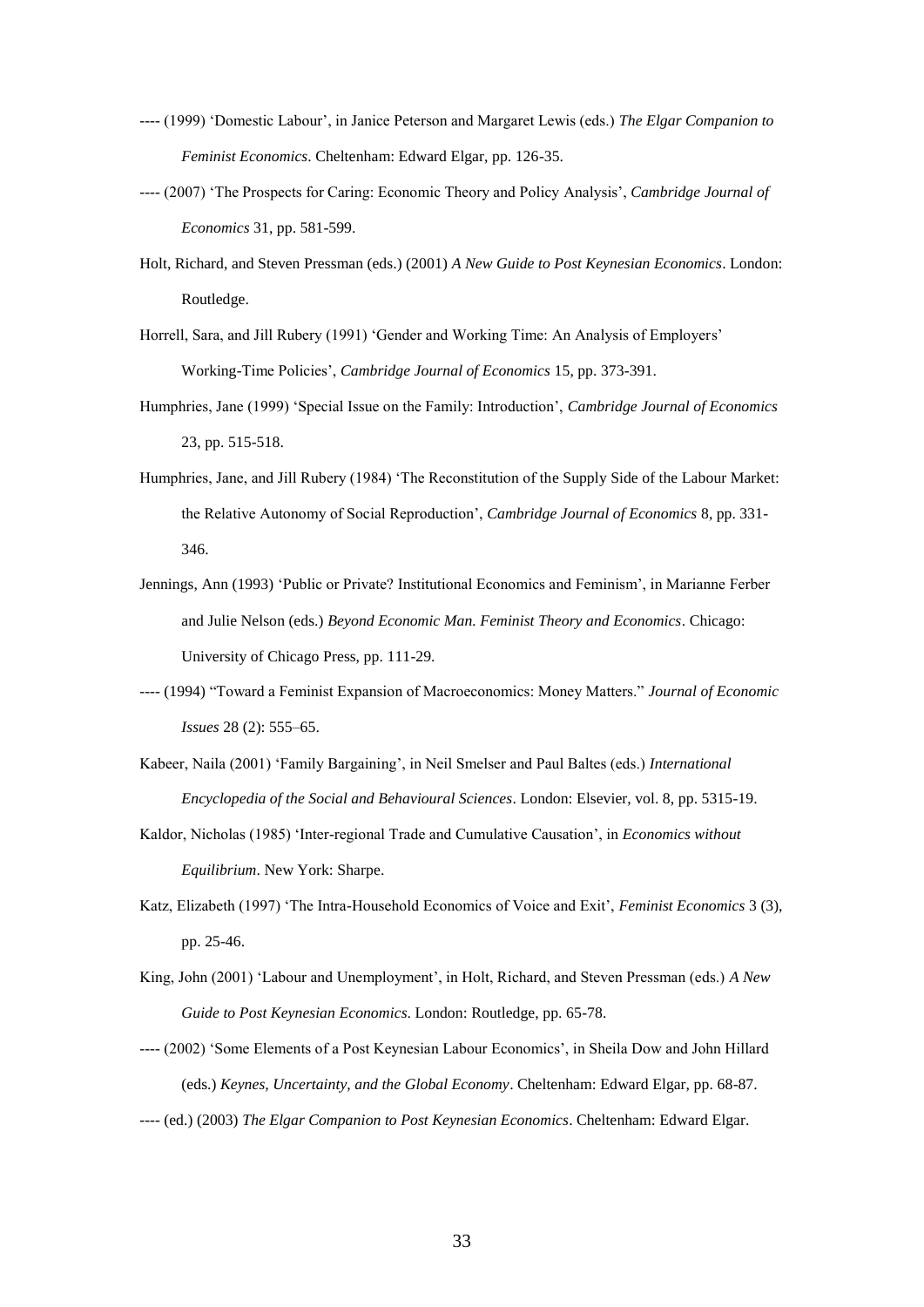- Kiringai, J. 2004. 'Understanding the Kenyan Economy: An Accounting Multiplier Approach', Mimeo. Nairobi: Kenya Institute for Public Policy Research and Analysis.
- Kuiper, Edith (2001) *The Most Valuable of All Capital. A Gender Reading of Economic Texts*. Tinbergen Institute Research Series, no. 244. Amsterdam: University of Amsterdam.
- Lavoie, Marc (2001) 'Pricing', in Holt, Richard, and Steven Pressman (eds.) (2001) *A New Guide to Post Keynesian Economics*. London: Routledge, pp. 21-31.
- ---- (2003) 'The Tight Links Between Post-Keynesian and Feminist Economics', in Edward Fullbrook (ed.) *The Crisis in Cconomics: the Post-Autistic Economics Movement: the First 600 Days*. London: Routledge, pp. 189-92.
- Lawson, Tony (2006) 'The Nature of Heterodox Economics', *Cambridge Journal of Economics*, 30, pp. 483-505.
- Lee, Fred (1998) *Post Keynesian Pricing Theory*. Cambridge: Cambridge University Press.
- Levin, Lee (1995) 'Toward a Feminist, Post-Keynesian Theory of Investment', in Edith Kuiper and Jolande Sap (eds.) *Out of the Margin- Feminist Perspectives on Economics*. London: Routledge, pp. 100-119.
- MacDonald, Martha (1995) "*The Empirical Challenges of Feminist Economics*", in Edith Kuiper and Jolande Sap (eds.) Out of the Margin. Feminist Perspectives on Economics, Londen: Routledge: 175-197.
- Mies, Maria (1986) *Patriarchy and Accumulation on a World Scale. Women in the International Division of Labour*. London: Zed Books.
- Minsky, Hyman (1977) 'The Financial Instability Hypothesis: an Interpretation of Keynes and an Alternative to "Standard" Theory, *Nebraska Journal of Economics and Business*, 16 (1), pp. 5-16.
- Myrdal, Gunnar (1957) *Economic Theory and Under-Developed Regions.* London: Duckworth.
- Nelson, Julie (1996) *Feminism, Objectivity and Economics*. London: Routledge.
- Odebode, Sunbo, and Irene van Staveren (2007) 'Gender Norms and Asymmetric Institutions: a Case Study of Yoruba Women in Nigeria' *Journal of Economic Issues* 61 (4) forthcoming.
- Olson, Paulette and Zohreh Emami (2002) *Engendering Economics. Conversations with Women Economists in the United States*. London: Routledge.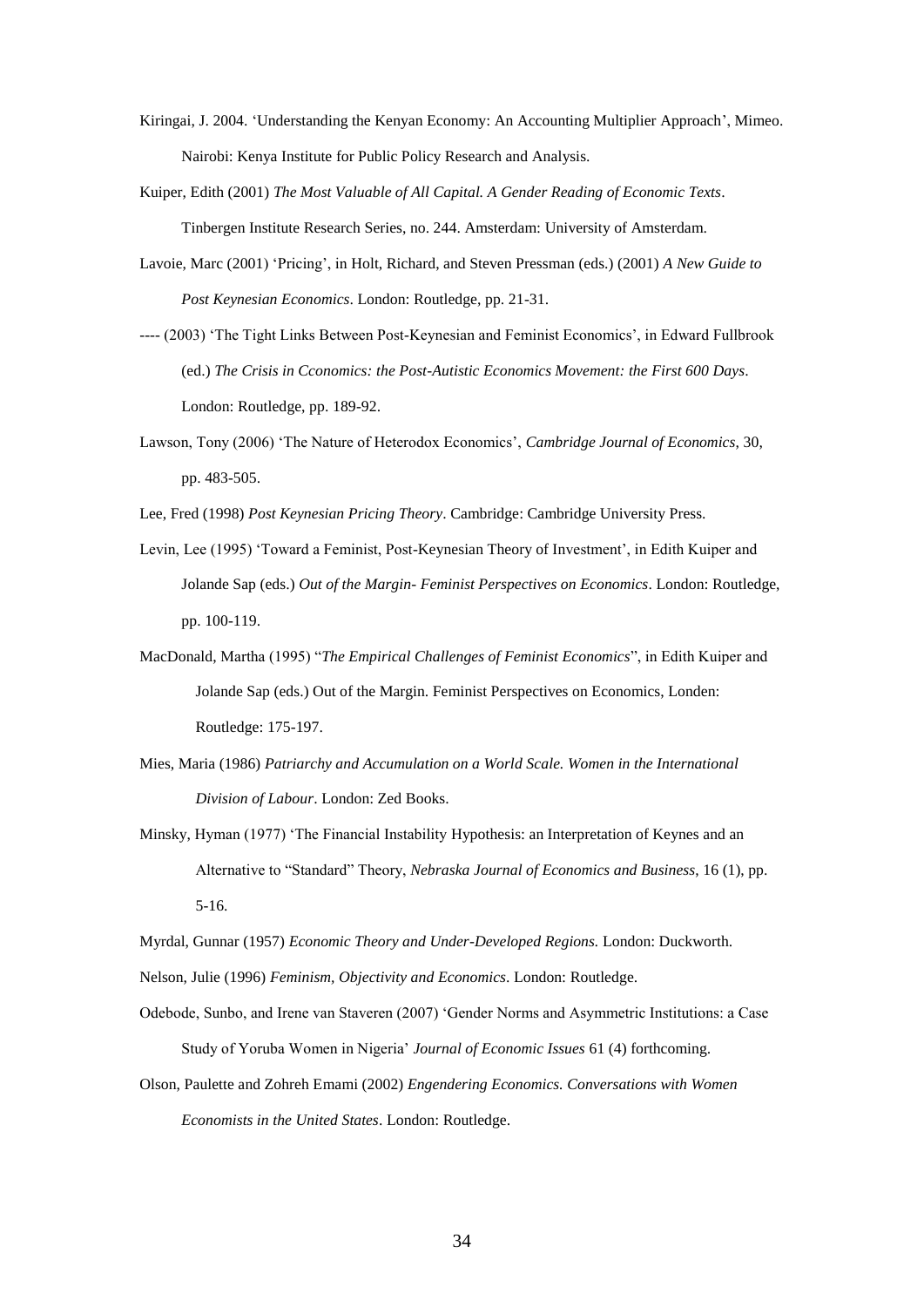- Pahl, Jan (1990) 'Household Spending, Personal Spending and the Control of Money in Marriage', *Sociology* 24 (1), pp. 119-138.
- Pasinetti, Luigi (1962) 'Rate of Profit and Income Distribution in Relation to the Rate of Economic Growth', *Review of Economic Studies* 29 (4), pp. 267-279.
- Peterson, Janice, and Margaret Lewis (eds.) (1999) *The Elgar Companion to Feminist Economics*. Cheltenham: Edward Elgar.
- Picchio, Antonella (2003) 'A Macroeconomic Approach to an Extended Standard of Living', in *Unpaid Work and the Economy. A Gender Analysis of the Standards of Living*. London: Routledge, pp. 11-18.
- Podkaminer, Leon (1995) 'Household Behaviour under "Austerity" Stabilization of Hyperinflation: the Roots of Fragility', *Journal of Post Keynesian Economics* 17 (4), pp. 593-605.
- Power, Marilyn (2004) 'Social Provisioning as a Starting Point for Feminist Economics', *Feminist Economics* 10 (3), pp. 3-19.
- Reid Margaret (1934) *Economics of Household Production*. New York/London: Wiley/Chapman and Hall.

---- (1943) *Food for People*. New York/London: Wiley/Chapman and Hall.

Robinson, Joan (1969) *The Economics of Imperfect Competition*. Second Edition. London: MacMillan.

- Roncaglia, Alessandro (1993) 'Towards a Post-Sraffian Theory of Income Distribution', *Journal of Income Distribution* 3 (1), pp. 3-27.
- Rosser, Barkley (2000) 'Aspects of Dialectics and Non-linear Dynamics', *Cambridge Journal of Economics* 24, pp. 311-324.
- ---- (2001) 'Uncertainty and Expectations', in Richard Holt and Steven Pressman (eds.) *A New Guide to Post Keynesian Economics*. London: Routledge, pp. 52-64.
- ---- (2003) 'Dynamics', in John King (ed.) *The Elgar Companion to Post Keynesian Economics*. Cheltenham: Edward Elgar, pp. 92-95.
- Rousseas, Stephen (1979) 'Rosa Luxemburg and the Origins of Capitalist Catastrophe Theory', *Journal of Post Keynesian Economics* 1 (4), pp. 3-23.
- Rubery, Jill (1997) 'Wages and the Labour Market', *British Journal of Industrial Relations*, 35 (3), pp. 337-366.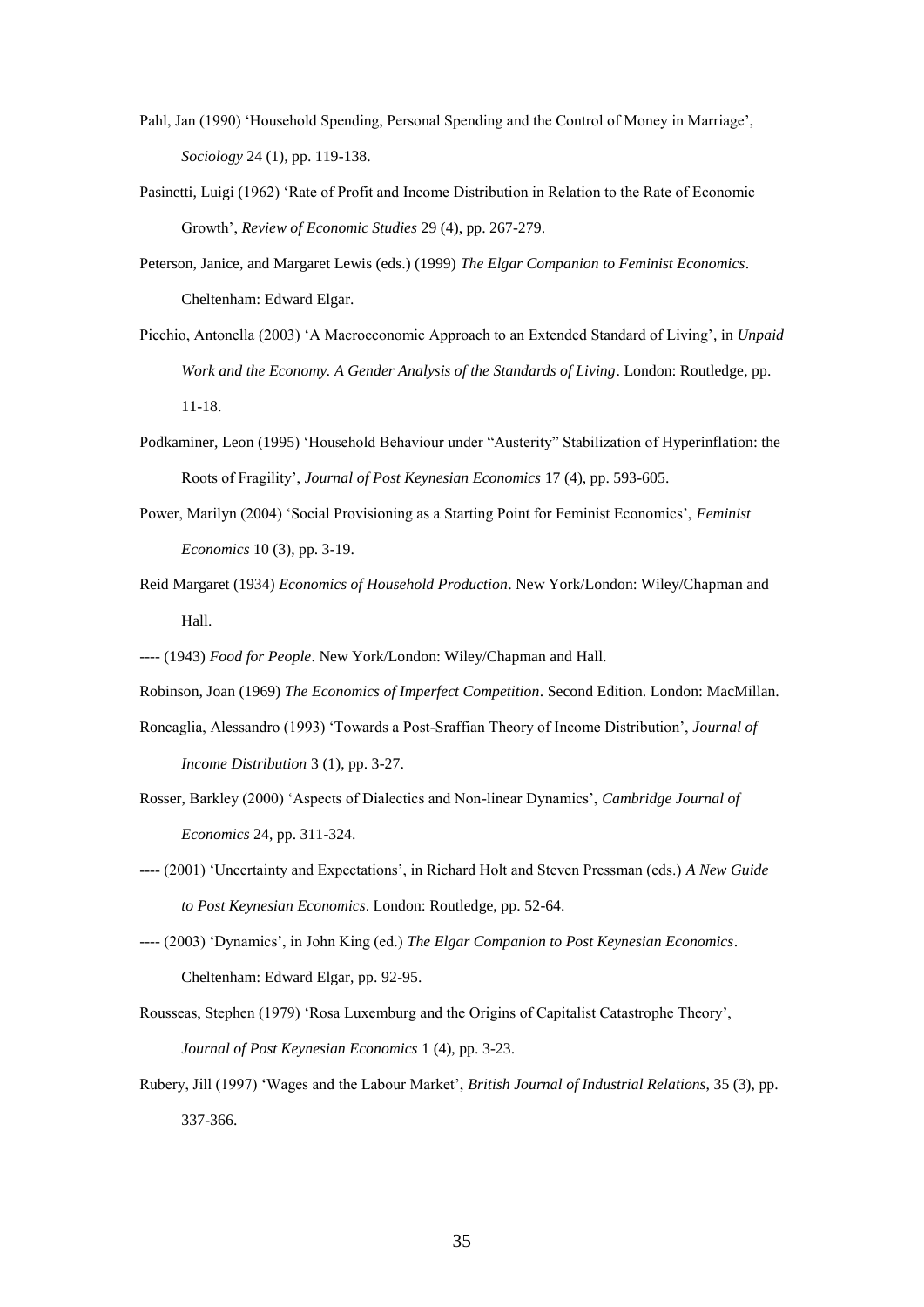- Seccareccia, Mario (2003) 'Wages and Labour Markets', in John King (ed.) *The Elgar Companion to Post Keynesian Economics*. Cheltenham: Edward Elgar, pp. 380-384.
- Seguino, Stephanie (2000a) 'Accounting for Gender in Asian Economic Growth', *Feminist Economics* 6 (3), pp. 27-58.
- ---- (2000b) 'The Effects of Structural Change and Economic Liberalisation on Gender Wage Differentials in South Korea and Taiwan', *Cambridge Journal of Economics* 24, pp. 437-459.
- Sen, Amartya (1990) 'Gender and Cooperative Conflicts', in Irene Tinker (ed.) *Persistent Inequalities. Women and World Development*. Oxford: Oxford University Press, pp. 123-49.

---- (2005) 'Mary, Mary, Quite Contrary!', *Feminist Economics* 11 (1), pp. 1-9.

- Seiz, Janet (1995) 'Bargaining Models, Feminism, and Institutionalism' *Journal of Economic Issues* 29 (2), pp. 609-18.
- ---- (1999) 'Game Theory and Bargaining Models', in Janice Peterson and Margaret Lewis (eds.) *The Elgar Companion to Feminist Economics*. Cheltenham: Edward Elgar, pp. 379-90.
- Seyfang, Gill and Ruth Pearson (2000) 'Time for Change: International Experience in Community Currencies', *Development* 43 (4), pp. 56-60.
- Shackle, G.L.S. (1968) *Uncertainty in Economics*. Cambridge: Cambridge University Press.
- Sraffa, Piero (1926) 'The Laws of Return under Competitive Conditions', *Economic Journal* 36, December, pp. 535-550.
- Staveren, Irene van (2001) *The Values of Economics. An Aristotelian Perspective*. London: Routledge.
- ---- 2002 "Global Finance and Gender" in Jan Aart Scholte and Albrecht Schnabel (eds.) *Civil Society and Global Finance*. London: Routledge, pp. 228-246.
- ---- (2005) 'Modelling Care', *Review of Social Economy*, 63 (4), pp. 567-586.
- Staveren, Irene, Diane Elson, Caren Grown and Nilüfer Çaĝatay (eds.) (2007) *The Feminist Economics of Trade*. London; Routledge.
- Steindl, Joseph (1976) [1952] *Maturity and Stagnation in American Capitalism*. New York: Monthly Review Press.
- Taylor, Lance (1995) 'Environmental and Gender Feedbacks in Macroeconomics', *World Development* 23 (11), pp. 1953-1962.
- Thirlwall, A.P. (1979) 'The Balance of Payments Constraint as an Explanation of International Growth Rate Differences', *Banca Nazionale Del Lavorno Quarterly Review*, 128 (791), pp. 45-53.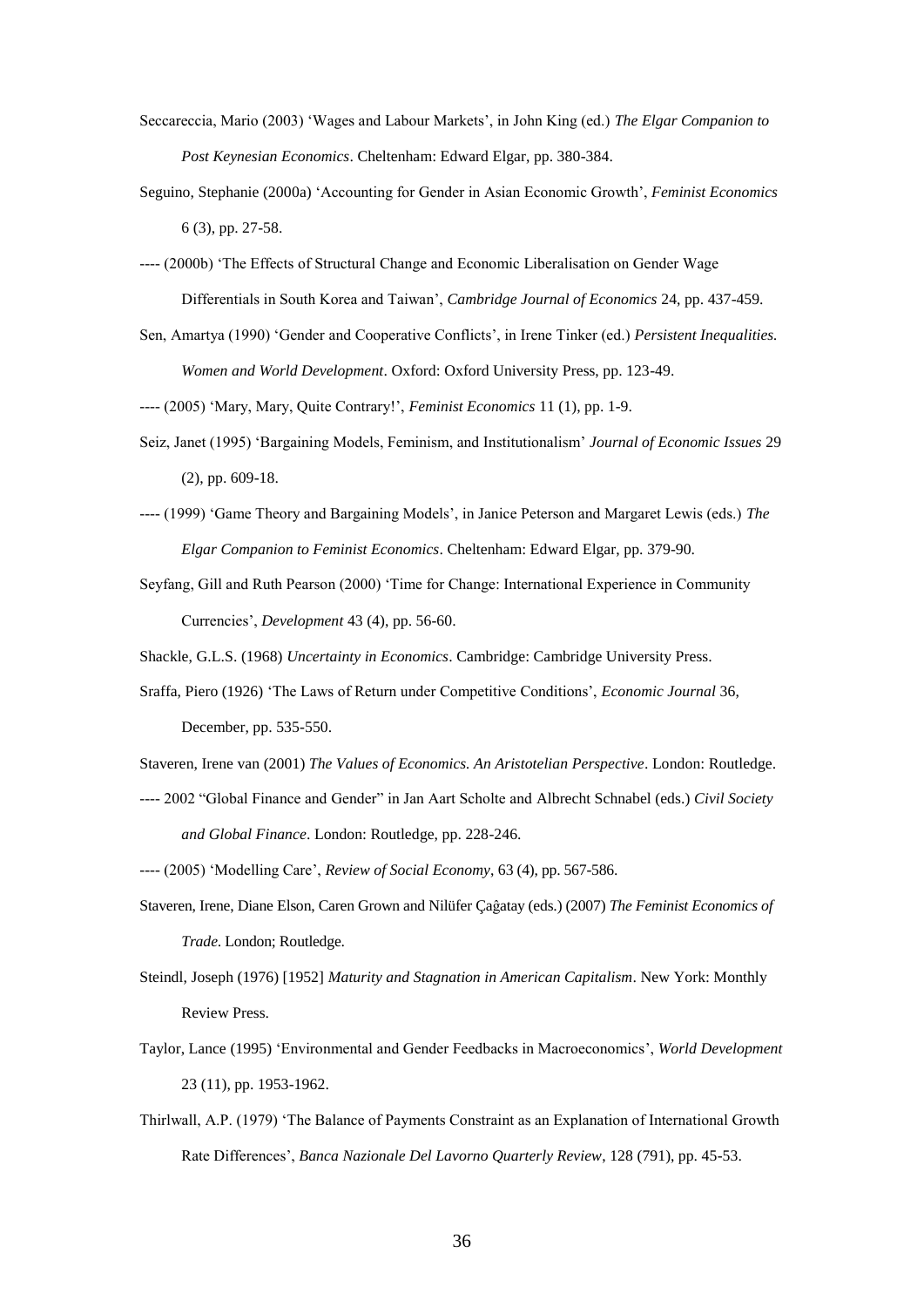UNDP (1995) *Human Development Report 1995*. Oxford: Oxford University Press.

- Waller, William (1999) 'Post Keynesian Economics', in Peterson, Janice, and Margaret Lewis (eds.) (1999) *The Elgar Companion to Feminist Economics*. Cheltenham: Edward Elgar, pp. 622-28.
- Warner, J.M., and D.A. Campbell (2000) 'Supply Response in an Agrarian Economy with Non-Symmetric Gender Relations', *World Development* 28 (7), pp. 1327-1340.
- Watts, Martin (1995) 'Divergent Trends in Gender Segregation by Occupation in the United States: 1970-92', *Journal of Post Keynesian Economics* 17 (3), pp. 357-79.

Watts, Martin and Judith Rich (1993) 'Occupational Sex Segregation in Britain, 1979-1989: the Persistence of Sexual Stereotyping', *Cambridge Journal of Economics* 17, pp. 159-177.

- Wheelock, Jane (1998) 'Creating your own Job. The Behavious of Micro-Business Households in the Risk Society', in Jonathan Michie and Angelo Reati (eds.) *Employment, Technology and Economic Needs. Theory, Evidence and Public Policy*. Cheltenham: Edward Elgar, pp. 199-228.
- Williams, C.C. (1996) 'The New Barter Economy: An Appraisal of Local Exchange and Trading Systems (LETS)', *Journal of Public Policy* 16 (1), pp. 55-71.
- Williams, Rhonda (1993) 'Race, Deconstruction, and the Emergent Agenda of Feminist Economic Theory', in Marianne in Ferber and Julie Nelson (eds.) *Beyond Economic Man. Feminist Theory and Economics*. Chicago: University of Chicago Press, pp. 144-153.
- Wolfson, Martin (1996) 'A Post Keynesian Theory of Credit Rationing', *Journal of Post Keynesian Economics, 18 (3), pp. 443-470.*

Yotopoulos, Pan, and Maria Floro (1992) 'Income Distribution, Transaction Costs, and Market Fragmentation in Informal Credit Markets', *Cambridge Journal of Economics* 16, pp. 303-326. Zelizer, Viviana (1994) *The Social Meaning of Money*. New York: Basic Books.

#### **Notes**